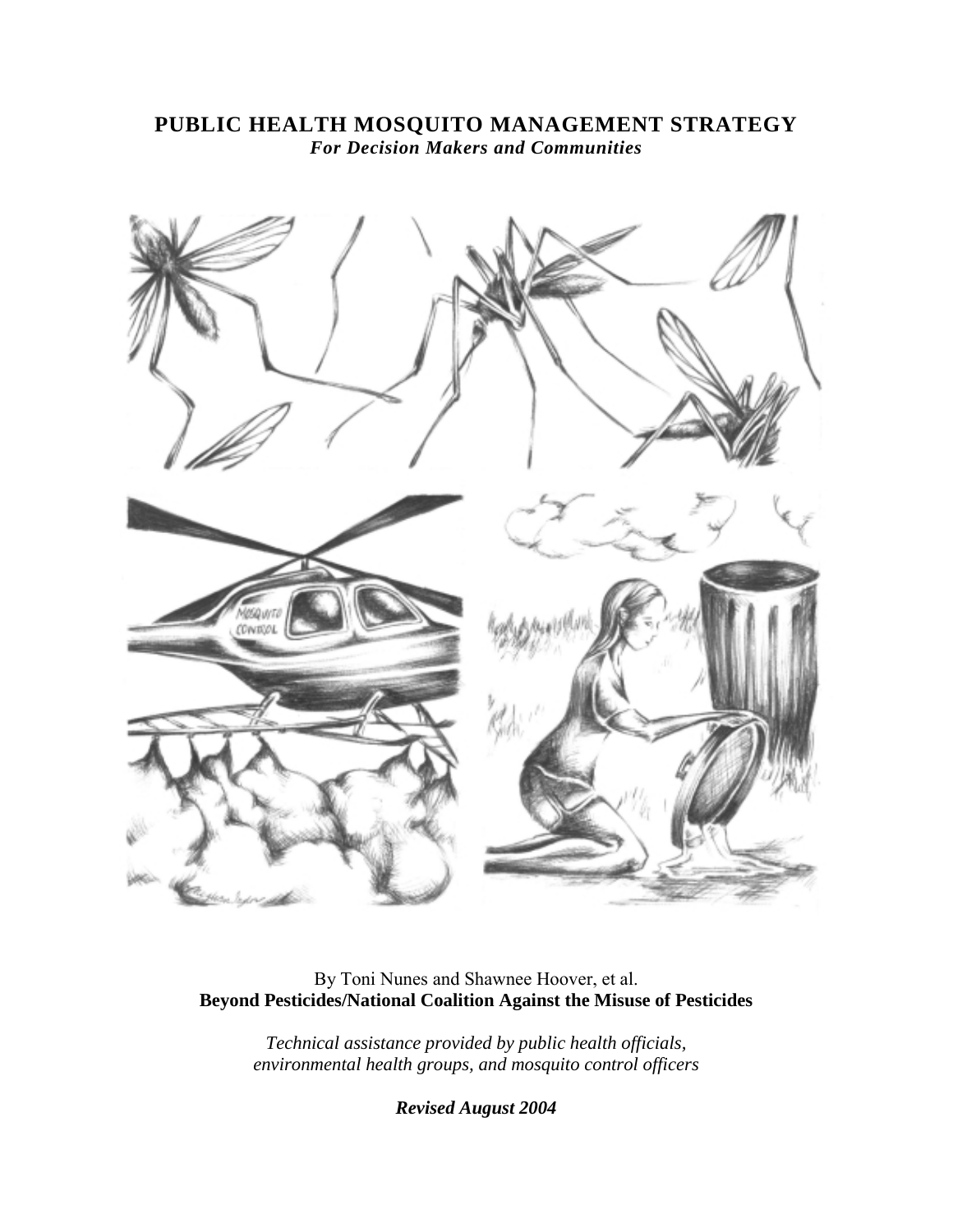# **PUBLIC HEALTH MOSQUITO MANAGEMENT STRATEGY**

## **Table of Contents**

| <b>Executive Summary</b>                                                                                                                                                                                                                                            | $\mathbf{1}$                       |
|---------------------------------------------------------------------------------------------------------------------------------------------------------------------------------------------------------------------------------------------------------------------|------------------------------------|
| I. INTRODUCTION                                                                                                                                                                                                                                                     | $\overline{2}$                     |
| II. IDEAL MOSQUITO MANAGEMENT STRATEGY                                                                                                                                                                                                                              | $\overline{2}$                     |
| 1. Mosquito Prevention: What People Can Do at Home<br>2. Mosquito Prevention: What the Community Can Do<br>3. Monitoring Mosquitoes, Host Species, and Viruses<br>4. Larviciding: What's Safe to Use<br>5. Adulticiding: Use as a Last Resort and Spray Responsibly | 3<br>$\overline{4}$<br>5<br>5<br>6 |
| III. PESTICIDES ARE DANGEROUS TO PUBLIC HEALTH AND THE ENVIRONMENT                                                                                                                                                                                                  | 11                                 |
| 1. Health Effects of Pyrethroids<br>2. Health Effects of Organophosphates<br>3. Combining Chemicals is Dangerous<br>4. Pesticide Spraying is Harmful to the Environment<br>5. Legal Concerns of Improperly Trained Pesticide Applicators                            | 12<br>13<br>14<br>14<br>14         |
| IV. PESTICIDE SPRAYING IS NOT PROVEN HIGHLY EFFECTIVE AND IS INEFFICIENT                                                                                                                                                                                            | 15                                 |
| 1. Pesticide Spraying May Increase Mosquito Populations<br>2. Pesticide Spraying is Inefficient                                                                                                                                                                     | 15<br>15                           |
| V. RECOMMENDATIONS                                                                                                                                                                                                                                                  | 16                                 |
| <b>VI. ACKNOWLEDGMENTS</b>                                                                                                                                                                                                                                          | 17                                 |
| Appendix 1 Culex Mosquito Life Cycle<br>Appendix 2 FAQs About West Nile Virus<br>Appendix 3 FAQs About St. Louis Encephalitis<br>Appendix 4 FAQs About Dengue Fever<br>Appendix 5 Case Study: Connecticut's Tiered Approach to Mosquito Management                  |                                    |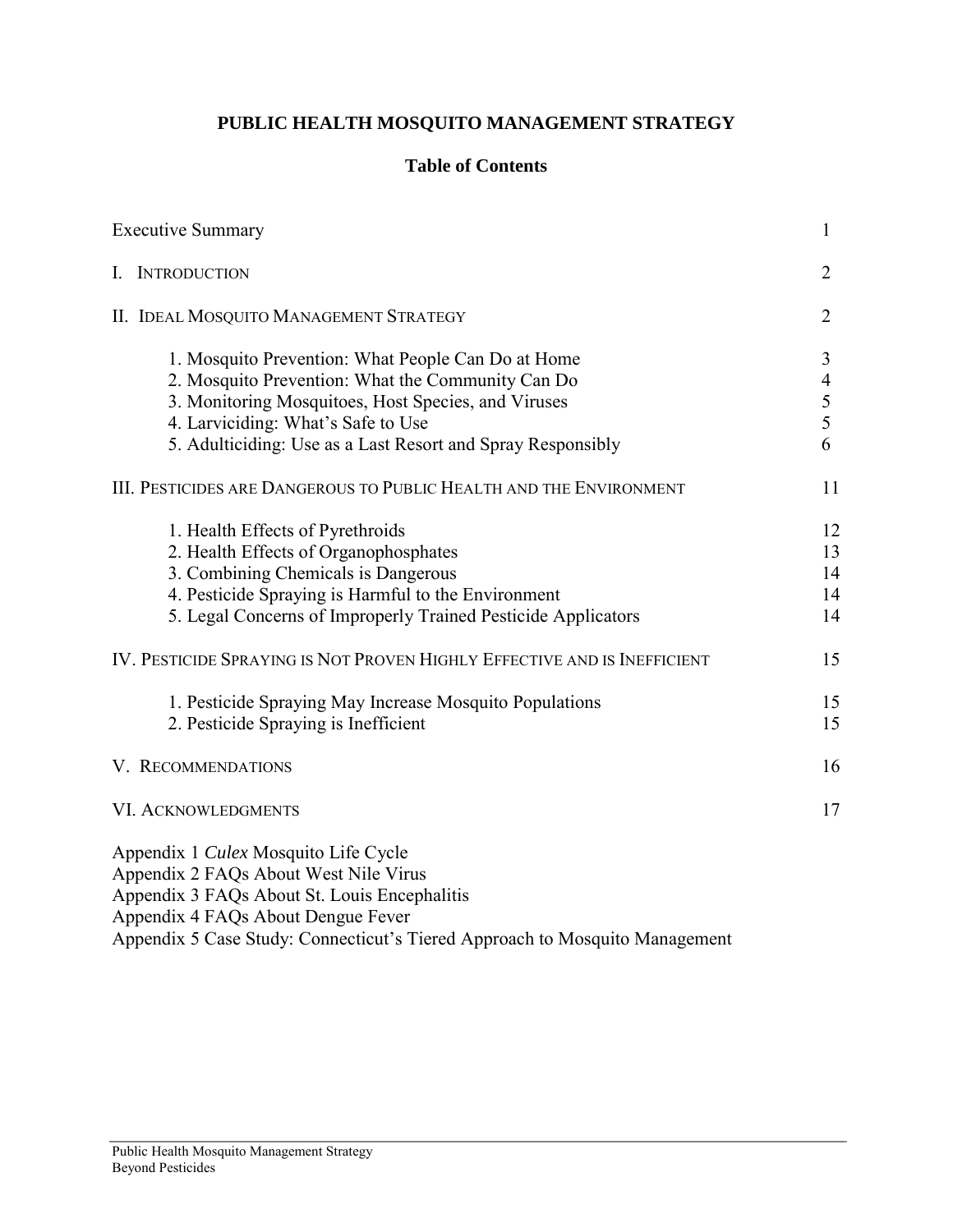## **PUBLIC HEALTH MOSQUITO MANAGEMENT STRATEGY**

#### **EXECUTIVE SUMMARY**

The ideal mosquito management strategy emphasizes education, prevention such as source reduction and larval control, and monitoring for both mosquito-borne illnesses and pesticide related illnesses. This strategy will ensure that the use of pesticides will not add to the health problems already associated with insect-borne diseases. Successful control of mosquito populations requires that local governments along with community leaders teach residents and business owners how to reduce breeding habitats and mosquito bites through strong public awareness campaigns.

Using the prevention and monitoring techniques outlined in this report, many communities will find that they can significantly reduce or even eliminate their reliance on pesticides while calming the public's fears over uncontrolled mosquito populations. Tracking larval and adult mosquito populations, species types, breeding locations and virus outbreaks is an essential part of any mosquito management program. Knowing when and where the virus is likely to strike allows for precise, targeted control techniques.

The decision to use pesticides meant for adult mosquitoes (known as adulticides) should be open for public discussion and only made after carefully evaluating all of the contributing factors to human epidemics. The public—especially vulnerable populations such as pregnant women, the elderly, people with respiratory or immune deficiencies—must be given the option to opt-out of a spray program as well as notified in advance of a nearby spray so they can prevent their exposure to potentially dangerous pesticides. Pesticide operators should be properly protected, licensed, and trained on when, where, and how to spray. It is also vital to employ consistent monitoring methods to track the effectiveness of the spray program to determine if risks are being adequately assessed and resources well spent.

The latter half of this report provides information about the dangers and inefficacy of spraying pesticides. Aside from the adverse health effects posed to humans, adulticiding may actually increase the number of mosquitoes by destroying their natural predators.<sup>1</sup> To date, there is still no proof that using adulticides reduces the incidence of illnesses or deaths from West Nile virus.

Further studies are urgently needed to accurately determine the health effects and the efficacy of spraying adulticides, and to help determine whether adulticiding should continue to be used in the battle to control mosquitoes.

<sup>&</sup>lt;sup>1</sup> Howard, John J. and Joanne Oliver. 1997. "Impact of Naled (Dibrom 14) on the Mosquito Vectors of Eastern Equine Encephalitis Virus," *Journal of the American Mosquito Control Association*. Vol. 13, No. 4, pgs. 315-325. 2 Sugg, William C. and Kim DeFeo. 2001. *Overkill: Why Pesticide Spraying May Cause More Harm than Good*. Toxics Action Center, West Hartford, CT.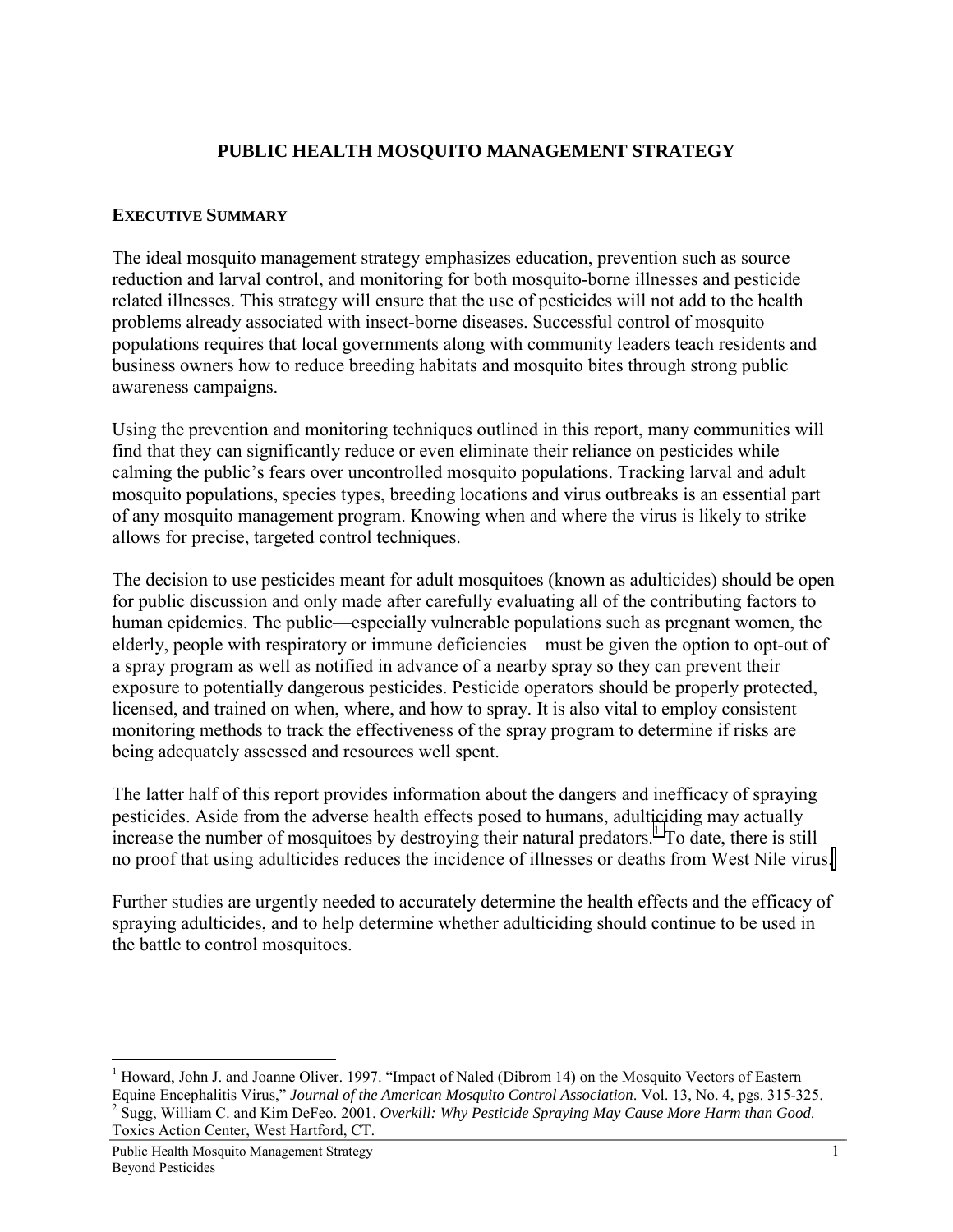## **I. INTRODUCTION**

Mosquito-borne diseases are becoming more prevalent nationwide. With outbreaks of West Nile virus in the east, St. Louis encephalitis in the south, and Dengue fever in the west part of Hawaii, there is an urgent need to develop a national mosquito management strategy. This becomes especially critical as scientists expect the recent changes in climate will increase insect-borne  $diseases<sup>3,4</sup>$ 

Many communities around the country are using ineffective and pesticide-intensive mosquito management strategies due to a lack of adequate information. This report was prepared with the assistance of public health officials, environmental health groups, and mosquito control officers to provide policymakers and community leaders with information on effective strategies that reduce reliance on toxic chemicals and control mosquito populations with a more human-friendly approach.

Most experts agree that an efficient mosquito management strategy emphasizes public awareness, prevention, and monitoring methods. However, if these methods are not used properly, in time, or are ineffective, communities must decide whether or not to use pesticides. They must determine if they should risk exposing vulnerable populations to potentially fatal diseases caused by mosquitoes or to chronic or deadly illnesses caused by pesticides.<sup>5</sup>

The guidelines in this report are drawn from state and local mosquito management programs that utilize safer, more effective strategies. Connecticut, in particular, has incorporated key elements of a sound approach to prevention and management. Their four-tiered approach to mosquito management is discussed in Appendix 5. However, since local and state programs evolve, it is important to follow the guidelines incorporated in this paper.

Should pesticides be used, and if so, which products are the safest and how should they be applied? This report provides information on how to make these difficult choices. Unfortunately, until scientists can provide better evidence on the effectiveness of spraying, there is no way to know for certain if it is worth the risks. At the same time, methods that do not rely on adulticides have been proven, as have the health threats associated with pesticide exposure.

### **II. IDEAL MOSQUITO MANAGEMENT STRATEGY**

The ideal mosquito management strategy emphasizes public awareness, prevention, and monitoring methods. Adulticides should be used only as a last resort. A successfully implemented strategy requires the cooperative efforts of individuals, government agencies, and businesses.

<sup>&</sup>lt;sup>3</sup> Epstein, Paul R. and C. Defilippo (2001). "West Nile Virus and Drought." Global Change & Human Health. 2:  $105 - 107$ .

<sup>&</sup>lt;sup>4</sup> Epstein, Paul (2000). "Is Global Warming Harmful to Health." Scientific American, Inc. August.

 $5$  People older than 50 years and those with compromised immune systems have a greater risk of developing a serious illness from West Nile virus. This same population, plus infants, children, pregnant women and those with compromised immune systems have a greater risk of getting seriously ill from pesticide exposure.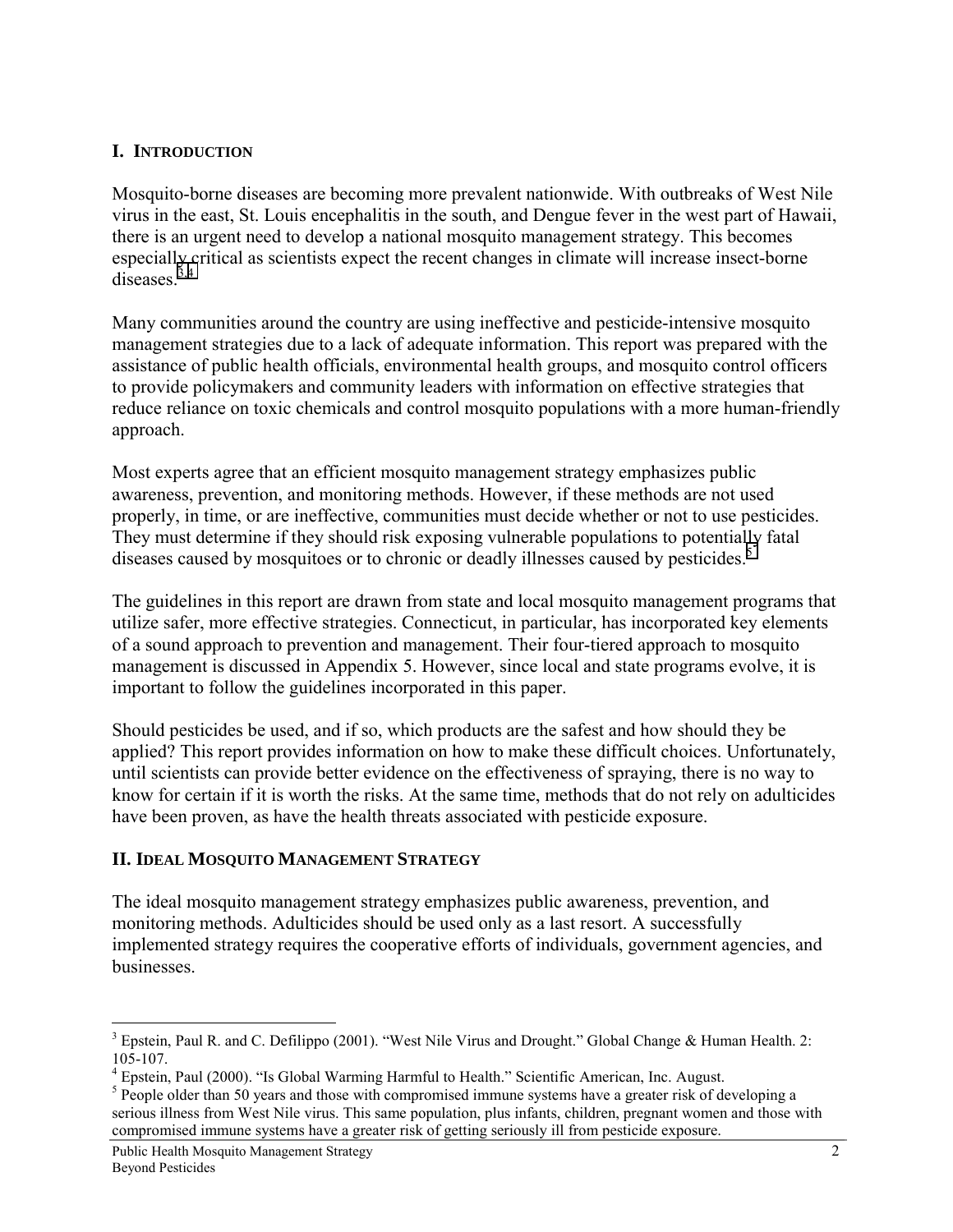## **1. Mosquito Prevention: What People Can Do at Home**

#### Eliminate Breeding Sites

Vector mosquitoes such as *Cx. Pipiens* needs only a bottle cap of water to breed. Getting rid of mosquito breeding sites is the most efficient way to get rid of mosquitoes, but it cannot be done without community involvement. Because many types of mosquitoes do not travel far from where they hatch, individuals can have a dramatic impact on local mosquito populations by following the prevention measures below.

- Clean up standing water on residential property.
- Get rid of unnecessary debris on residential and commercial property, such as old tires.
- Empty water from toys, buckets, birdbaths, swimming pool covers, and any other areas twice per week where water may be collecting.
- Drill holes in the bottom of recycling bins, swing tires and other outside containers.
- Clean out rain gutters and make sure they drain properly.
- Turn garbage can covers right side up.

#### Avoid the Bite

- Ensure that window and door screening is properly maintained.
- Wear protective clothing if going outside when mosquitoes are most active, which is often in the early morning and evening. Put on a hat, wear long sleeves, and tuck pants into socks—especially in highly infested areas. Wear light colors, as they are less attractive to mosquitoes.
- Use mosquito repellant, according to directions, when outdoors. Choose products containing geraniol (MosquitoSafe), citronella (Natrapel), a combination of soybean, and coconut oils (Bite Blocker), or other all essential oils (All Terrain) and reapply often. These are effective mosquito repellants that are safer than DEET. Always wash off repellants with soap and water once indoors. These products can be purchased at many pharmacies and camping stores.

*Warning: Use caution with, or avoid, products that contain DEET* (N,N-diethylmeta-toluamide), especially when choosing a product for children or when using it in combination with other chemicals or medications.<sup>6</sup> Several cases of DEET poisonings have been reported by EPA, including three fatalities. In 1995 alone, the National Poison Control Center in Washington received over 6,700 reports of poisonous effects from DEET, including one death. A majority of the reports concerned children.<sup>7</sup> Doctors recommend using products that contain no more than 30 percent DEET for adults.<sup>8</sup> DEET should not be used on infants or children. In 1998, EPA made it illegal for any product containing DEET to make

<sup>6</sup> Abou-Donia, Mohammed Ph.D. (1999). Quoted on Duke Newsline in August, 1999.

http://www.dukenews.duke.edu/Radio/mm0820.htm.

<sup>&</sup>lt;sup>7</sup> The Porterville Recorder. "West Nile dangers recognized." 7/28/04. http://myopr.com/articles/2004/07/28/news/local\_state/news03.txt

<sup>8</sup> Garrettson LK (1997). Commentary-DEET: Caution for children still needed. *J Toxicol Clin Toxicol*. 35:443-5.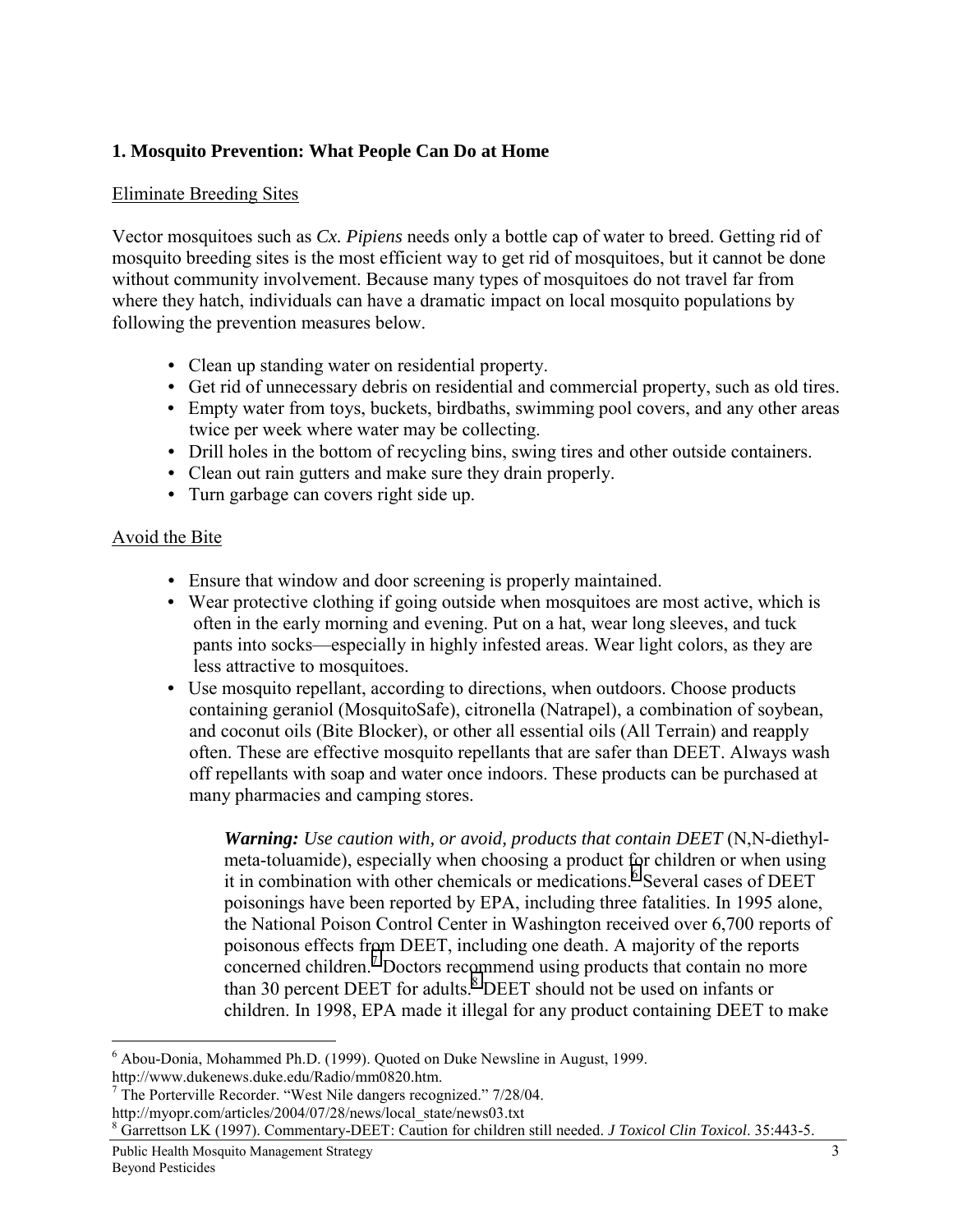child safety claims.<sup>9</sup> A recent study by Duke University researchers found that combined exposure to DEET and permethrin, which is a mosquito spray, can lead to motor deficits and learning and memory dysfunction.<sup>10</sup> We strongly recommend that people be encouraged to experiment with different non-toxic repellants to find the one that works for them.

- Set up large fans for home barbeques or other outdoor gatherings.
- Use citronella candles or yellow outdoor light bulbs to repel mosquitoes.
- Fill holes or depressions in trees with sand or mortar, or drain after each rain.
- Stock ornamental ponds with mosquito-eating fish, like *Gambusia holbrooki*.
- Set up carbon dioxide traps, which attract mosquitoes.

## **2. Mosquito Prevention: What the Community Can Do**

#### Conduct Public Awareness Campaigns

Public officials should communicate mosquito prevention methods and encourage communitywide efforts to increase the awareness of prevention methods for mosquito-borne illnesses, particularly for the elderly, and to reduce breeding sources. Should a community decide to spray, monitoring for effectiveness of the spray program, as well as for pesticide illnesses is vital. Health care providers must also be educated about the symptoms of each and should encourage the use of prevention measures. Communities should utilize all forms of educational tools: the media; websites; posters placed around schools, libraries, post offices, and markets; and pamphlets distributed to doctors' offices and libraries.

### Eliminate Breeding Sites on Public Land

As on personal property, public land should be cleared of all standing water that could serve as a potential breeding habitat (see above). Businesses should be advised of the hazards of old tires behind gas stations and garages, and asked to recycle the tires or cut them in half. Gutters and ditches in public areas also need regular maintenance to prevent standing water.

### Mosquito-Eating Fish

Aside from traditional larvicides, biological controls, like mosquito-feeding fish of the *Gambusia*  genus, have been used nationwide with great success. These hardy freshwater fish can eat their weight in mosquito larvae, according to Wayne Wurtz with the Gloucester County Mosquito

 9 U.S. EPA (1998). "Reregistration of the Insect Repellent DEET." Website address:

http://www.epa.gov/opp00001/citizens/deet.htm#4. Accessed March 2002.

<sup>&</sup>lt;sup>10</sup> Abdel-Rahman, Ali, Ashok K. Shetty, and Mohamed B. Abou-Donia (2001). "Subchronic Dermal Application of *N,N*-Diethyl *m-*Toluamide (DEET) and Permethrin to Adult Rats, Alone or in Combination, Causes Diffuse Neuronal Cell Death and Cytoskeletal Abnormalities in the Cerebral Cortex and the Hippocampus, and Purkinje Neuron Loss in the Cerebellum." Experimental Neurology, Volume 172, November.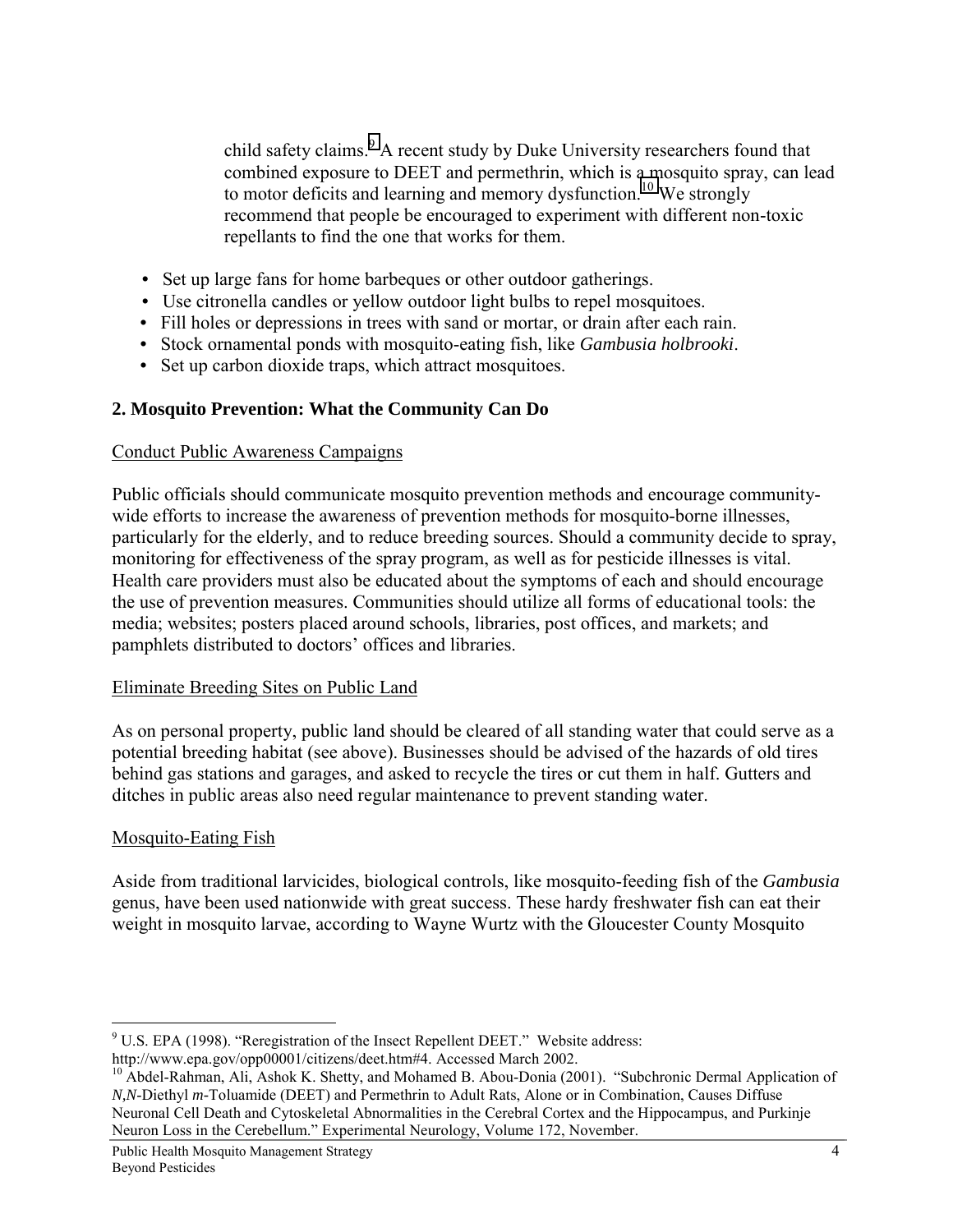Control in Pennsylvania.<sup>11</sup> Predacious fish are also used in the salt-water marshes of Nassau County, New York.<sup>12</sup>

To avoid ecological problems, use indigenous species of mosquito-eating fish, or only introduce them in enclosed bodies of water. They have been known to occasionally trigger algal blooms after consuming algae-eating organisms.

## **3. Monitoring Mosquitoes, Host Species, and the Virus**

Monitoring is an essential part of an effective mosquito management program, and should be done regularly throughout the season. Tracking larval and adult population numbers, species types, and breeding locations provides invaluable information used to determine what, where, and when control measures might be needed. Identification of potential disease carriers and a gauge on the program's effectiveness are also afforded through population counts. Knowing when and where the virus is likely to strike allows for precise, targeted control techniques.

Monitoring can be labor intensive and costly. However, an accurate index of this information over time assists the program manager in predicting and anticipating control needs. For example, mosquito control officers will know which ponds breed the most mosquitoes, so they can target prevention and control measures. Local weather reports should also be consulted regularly to help prepare the community for possible outbreaks of mosquitoes, which usually occur after droughts followed by heavy rains.

"Birds serve as important natural hosts for the virus in the disease cycle," states a report from three professors from Texas A&M. "Public health officials often survey migrating bird populations to determine the incidence of virus and the potential for transmission to man and animal by feeding mosquitoes."<sup>13</sup>As with most animals, mosquitoes will not travel farther than their habitat necessitates. If mosquitoes are not restricted by topography or climate and have an adequate food source, which is typically from birds, they will likely stay in a specific area. However, some mosquito species can fly much farther in search of a blood meal, especially if it is windy. This is why it is critical to monitor both the vector and the traditional host before determining the most effective strategy for your community.

The CDC recommends the following research priorities for St. Louis encephalitis: developing a standardized national surveillance program; characterize overwintering mechanisms and other aspects of enzootic maintenance cycle; evaluate vector control strategies; determine biological basis for increased risk with age; and develop more effective systems for disease prevention.<sup>14</sup> The CDC also recommends the following priorities for Dengue fever: develop improved

 $\overline{a}$ <sup>11</sup> Mancuso, Sara Isadora (2001). "NJ Uses Weapon in Fight Against Mosquitoes: Fish." Philadelphia Inquirer, September 8, 2001.

 $12$  Turrillion, Greg (2002). Director of Mosquito Control Program in Nassau County, NY. Personal communication in March 2002.

<sup>&</sup>lt;sup>13</sup> McWhorter, G. Michael and J.K. Olson (1997). "Mosquito Pests of Man and Animals." Texas A&M University website: http://insects.tamu.edu/extension/bulletins/l-1744.html.

<sup>&</sup>lt;sup>14</sup> Centers for Disease Prevention and Control (2001). "Fact Sheet: St. Louis Encephalitis." Located on website at www.cdc.gov/ncidod/dvbid/arbor/slefact.htm.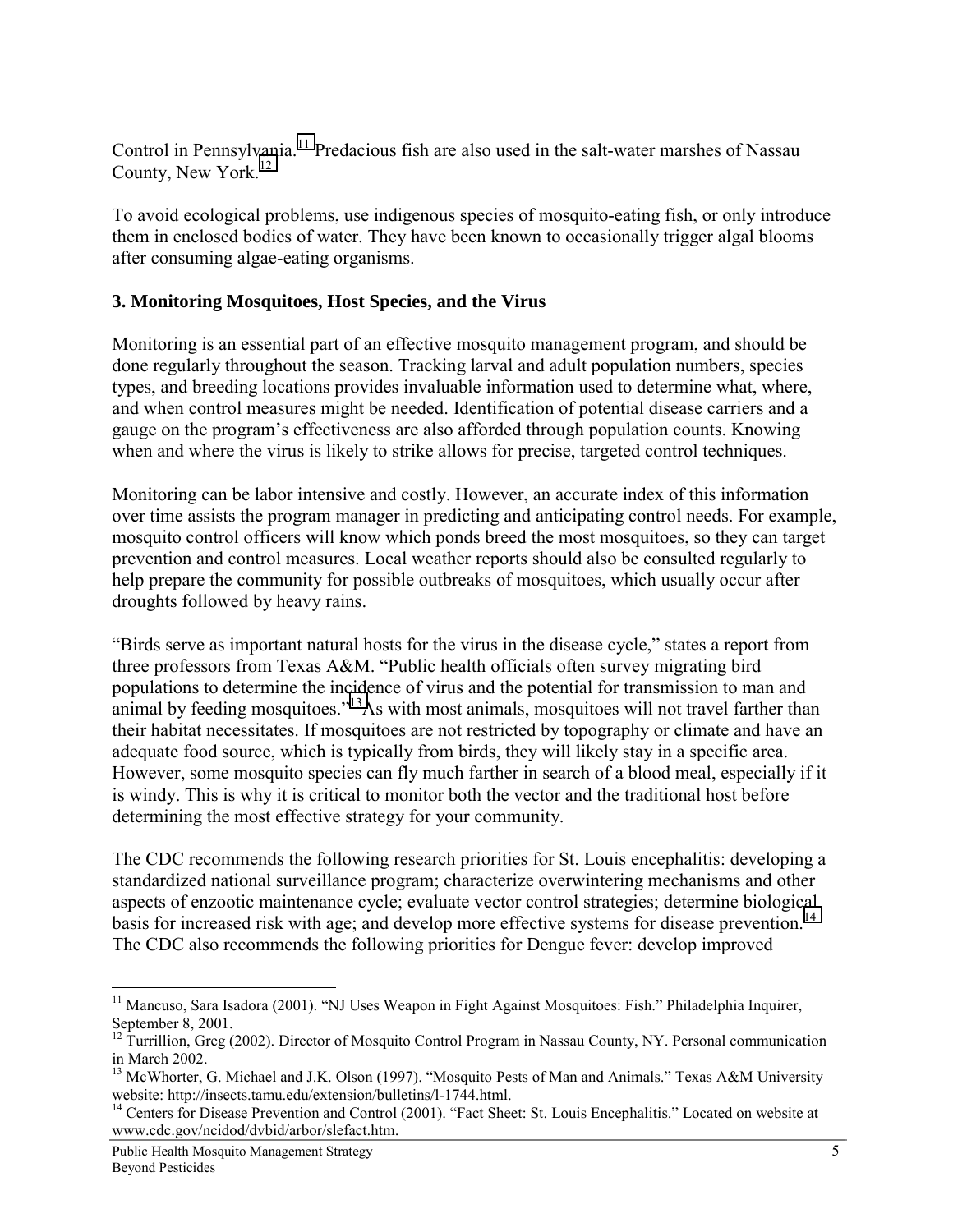laboratory-based international surveillance; develop rapid, sensitive and specific diagnostic tests; develop more effective community-based prevention programs; and develop tetravalent dengue vaccine $15$ 

## **4. Larviciding: What's Safe to Use**

It is often not possible to eliminate all breeding sites therefore it may be necessary to use larvicides, which kill mosquito larvae. Several municipalities have supplemented tight budgets and/or small staff sizes by enlisting volunteers at critical times to help apply larvicides. Products containing *Bti* (*Bacillus thuringiensis* var. *israelensis*), such as Vectobac, are recommended for larval control, especially in storm drains and sewer treatment plants. *Bti* is proven effective and has low levels of toxicity to humans and wildlife, with minimal effect on non-target species.<sup>16</sup> When deposited into larval pools, *Bti* is ingested by feeding mosquito larvae and kills them. For waters with high organic content, *Bacillus spharicus* (Vectolex) may be better suited with repeat applications every 4-6 weeks.

A critical component of any successful application is diptesting before and after application to ensure that the insect population is at its most susceptible stage for *Bti* application. *Bti* must be ingested by the insect and thus is most effective in the first and second stage of the larvae.

When the larvae are in the pupal (non-feeding) or adult stage of metamorphosis, *Bti* is less than 60 percent effective and will not gain effectiveness until the next generation. At these advanced stages, monomolecular films, which last about 10-14 days and minimally affect beneficial aquatic insects, can be used to suffocate the pupae and prevent emerging adults from attaching to the water surface. Monomolecular films should never be used in drinking water sources. *Methoprene (Altosid*) is an insect growth-regulating hormone and another alternative to kill larvae, although there exists controversy around its potential to cause amphibian deformities by interfering with hormones and development.18. *Bti* lasts approximately 30 days, and *Methoprene* lasts about 150 days.

As with any pesticide, the use of larvicides should not be excessive as mosquitoes can become immune to them. Monitoring for resistance is another important component of any program that relies on the use of pesticides. It is also important to note that larvicides may pose a risk to some vulnerable populations, and should be accompanied by proper notification through public awareness campaigns.

<sup>&</sup>lt;sup>15</sup> Centers for Disease Prevention and Control (2001). "Fact Sheet: Dengue and Dengue Hemorrhagic Fever." Located on website at www.cdc.gov/ncidod/dvbid/dengue/facts.htm.

<sup>16</sup> Hicks, Lebelle (2001). *Human Health and Environmental Relative Risks of WNV Mosquito Control Products*. Maine Board of Pesticides Control.

<sup>17</sup> Hicks, Lebelle (2001). *Human Health and Environmental Relative Risks of WNV Mosquito Control Products*. Maine Board of Pesticides Control.

<sup>&</sup>lt;sup>18</sup> La Clair, JJ, JA Bantle and J Dumont. (1998). Photoproducts and metabolites of a common insect growth regulator produce developmental deformities in Xenopus. Environmental Science and Technology 32:1453-1461.

<sup>&</sup>lt;sup>19</sup> Turrillion, Greg (2002). Director of Mosquito Control Program in Nassau County, NY. Personal communication in March 2002.

<sup>&</sup>lt;sup>20</sup> La Clair, JJ, JA Bantle and J Dumont. (1998). Photoproducts and metabolites of a common insect growth regulator produce developmental deformities in Xenopus. Environmental Science and Technology 32:1453-1461.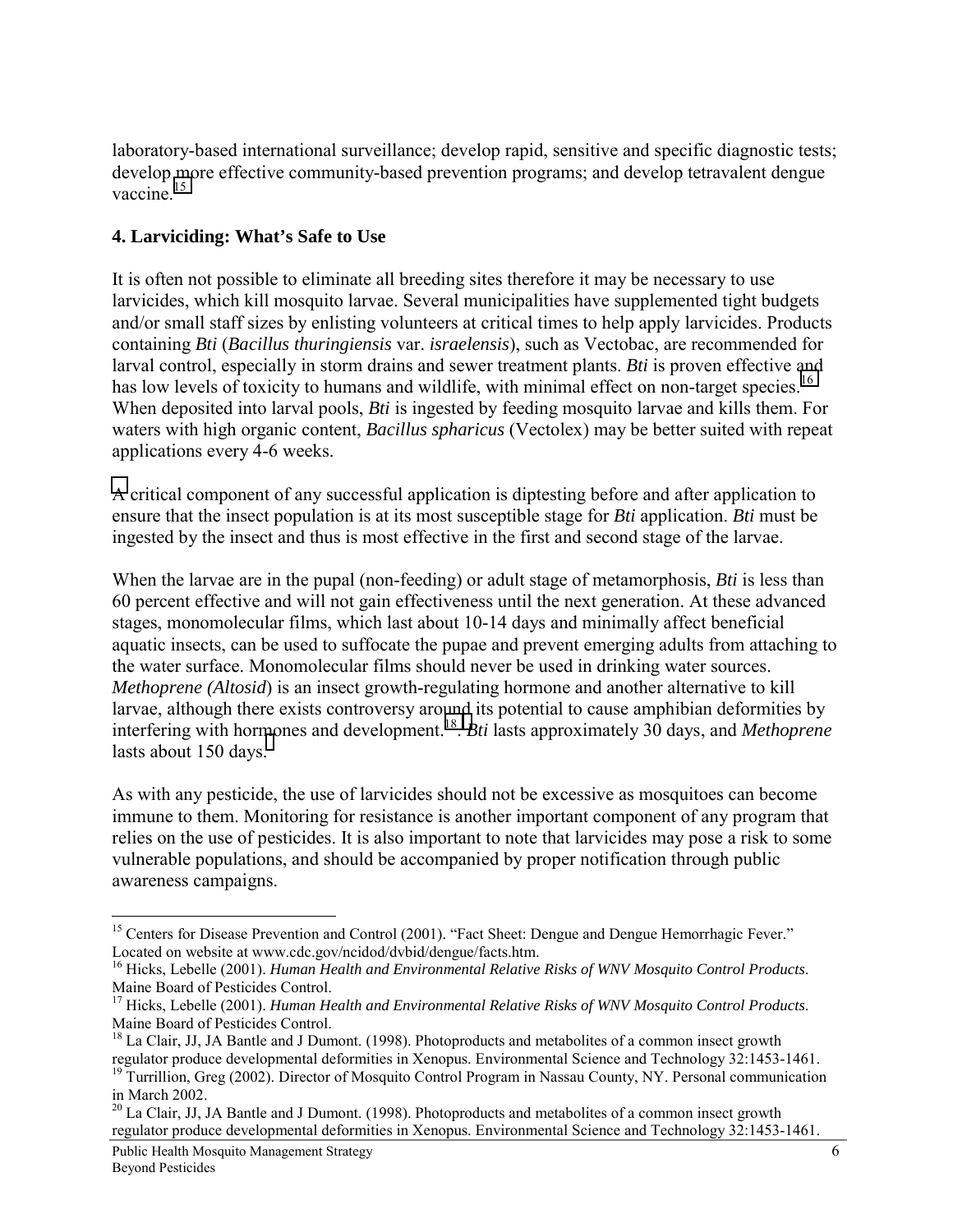## **5. Adulticiding: Use Only as a Last Resort and Spray Responsibly**

## How Communities Can Reach a Decision to Spray

Spraying should only be done after carefully evaluating the likelihood of pesticide-related illnesses and the contributing factors to a human epidemic of mosquito-borne diseases. Such factors include: the public tolerance level of mosquito-disease and exposure to pesticides, ecology of the disease, the prevalence and types of mosquito and host species found in your area, and weather patterns. Specifically, this will involve:

- 1. Identifying local species capable of vectoring the disease;
- 2. Distinguishing between nuisance mosquitoes and vector species;
- 3. Virus surveillance through testing of dead birds, sentinel species, and mosquito pools to see if mosquitoes in a given area are at high enough thresholds to vector the disease ; and
- 4. Various mosquito-trapping methods that indicate densities of females, species and virus.

Often, spraying occurs in response to a high numbers of mosquitoes or the finding of a "positive" – either a positive mosquito pool, a positive bird or a positive human case. Research shows adulticiding at these levels alone is not only the least effective method for managing mosquitoes, but also dangerous (see pages 11-14).

It is not efficacious to spray around the location of dead birds. Only mosquitoes can transmit the disease; birds cannot. As discussed in Appendix 1, some of the mosquitoes known to carry WNv usually travel only within a few mile radius of their pool. (This distance can vary, depending on habitat, geography, and mosquito species.) Since most birds can travel much farther than this, spraying around dead birds does not get rid of the source problem and may never hit a vector mosquito.21 Some experts use sentinel species, such as chickens or ducks, to first detect infected mosquito populations. However, as mosquito species and vectors can vary in different areas, and as larval control is considerably more efficacious it is critical to have a good understanding of the ecology and the stage of mosquito development prior to beginning any spraying program. (Adulticides will not affect mosquito larvae and therefore cannot get at the largest source of the problem.)

Most experts agree that by the time a human illness is detected, it is already a month too late to start spraying pesticides in the same area where that person was exposed. It takes approximately two to ten days for symptoms to appear and up to two to three weeks for blood tests to confirm a positive link to the virus. The efficacy of spraying will be much greater if earlier detection of infected mosquito pools and other factors mentioned above are used as spray indicators, rather than humans. Additionally, as most urban and suburban mosquito vectors are weak fliers (such as *Cx. Pipiens* – the "backyard mosquito") they will not travel far from where they breed. Spraying along residential streets will have limited effectiveness on mosquito populations not in the area (or in the backyard) and are known to rebound to pre-spray levels within days.

Public Health Mosquito Management Strategy 7 Beyond Pesticides

<sup>&</sup>lt;sup>21</sup> Most mosquitoes are known to be attracted to the carbon dioxide given off by living animals.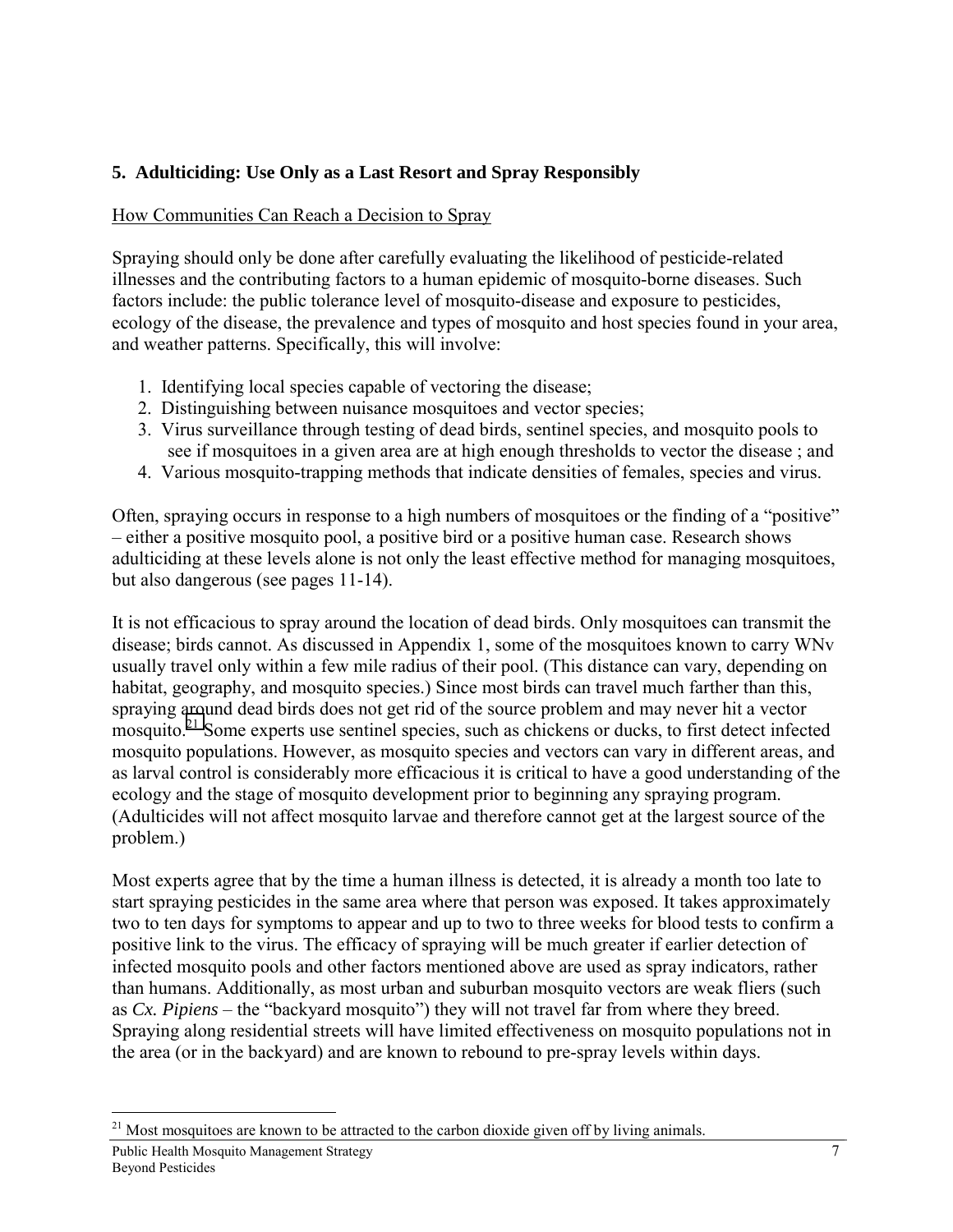Therefore, any spray activity must be augmented with strong public education campaigns, source reduction and larval control.

## *Nuisance Spraying*

A number of mosquito control programs respond to biting or sighting complaints by spraying to kill adult mosquitoes. Given the potential health risks and environmental impacts of adulticiding, monitoring and prevention techniques must be heavily emphasized, and spraying purely to control nuisance mosquitoes should be avoided. Public awareness should also be used to raise the bar on tolerance levels and to educate on the most effective means of mosquito control. At a minimum, citizens must be given the right to have no pesticides sprayed around their house or neighborhood and to be notified well before spraying takes place.

## Responsible Spraying

Responsible spraying for mosquito-borne diseases should adhere to the guidelines provided above and below.

- *Identify and monitor the infected mosquito pools or areas. Set publicly acceptable threshold levels.*
- *Choose the least dangerous pesticides.* In general, synthetic pyrethroids have lower human health and environmental risks than organophosphates.<sup>23</sup> However, both synthetic pyrethroids, such as resmethrin, sumithrin and permethrin, and organophosphates, such as malathion and naled, are neurotoxins that can cause chronic health problems. Do not use Dursban™ and Sevin™, which contain chloropyrifos, a chemical already banned for residential use due to high toxicity, particularly to children. Although synthetic pyrethroids are applied in smaller amounts and have shorter residual lives than malathion and other organophosphates, they usually contain a carcinogen, are linked to endocrine disruption and breast cancer,  $^{24}$  may aggravate asthma or other respiratory conditions, and should be used with hesitation and caution.
- *• Spray when mosquitoes are most active.* After determining which mosquitoes carry the disease, research the biology and behavior of the vector to find out when they are most likely to be exposed when spraying. The spray must hit the mosquito while in flight in order to be lethal. For example, *Culex m*osquitoes take refuge in grass and brush during the day, so spray *Culex* at dusk when they are active and most vulnerable. Avoid spraying areas with human populations and take extreme caution not to spray people.

<sup>23</sup> Hicks, Lebelle (2001). *Human Health and Environmental Relative Risks of WNV Mosquito Control Products*. Maine Board of Pesticides Control.

<sup>&</sup>lt;sup>24</sup> Vera Go, Joan Garey, Mary S. Wolff, and Beatriz G.T. Pogo (October 19, 1988). "Estrogenic Potential of Certain Pyrethroid Compounds in the MCF-7 Human Breast Carcinoma Cell Line." Environmental Health Perspectives, Volume 107, Number 3, March 1999.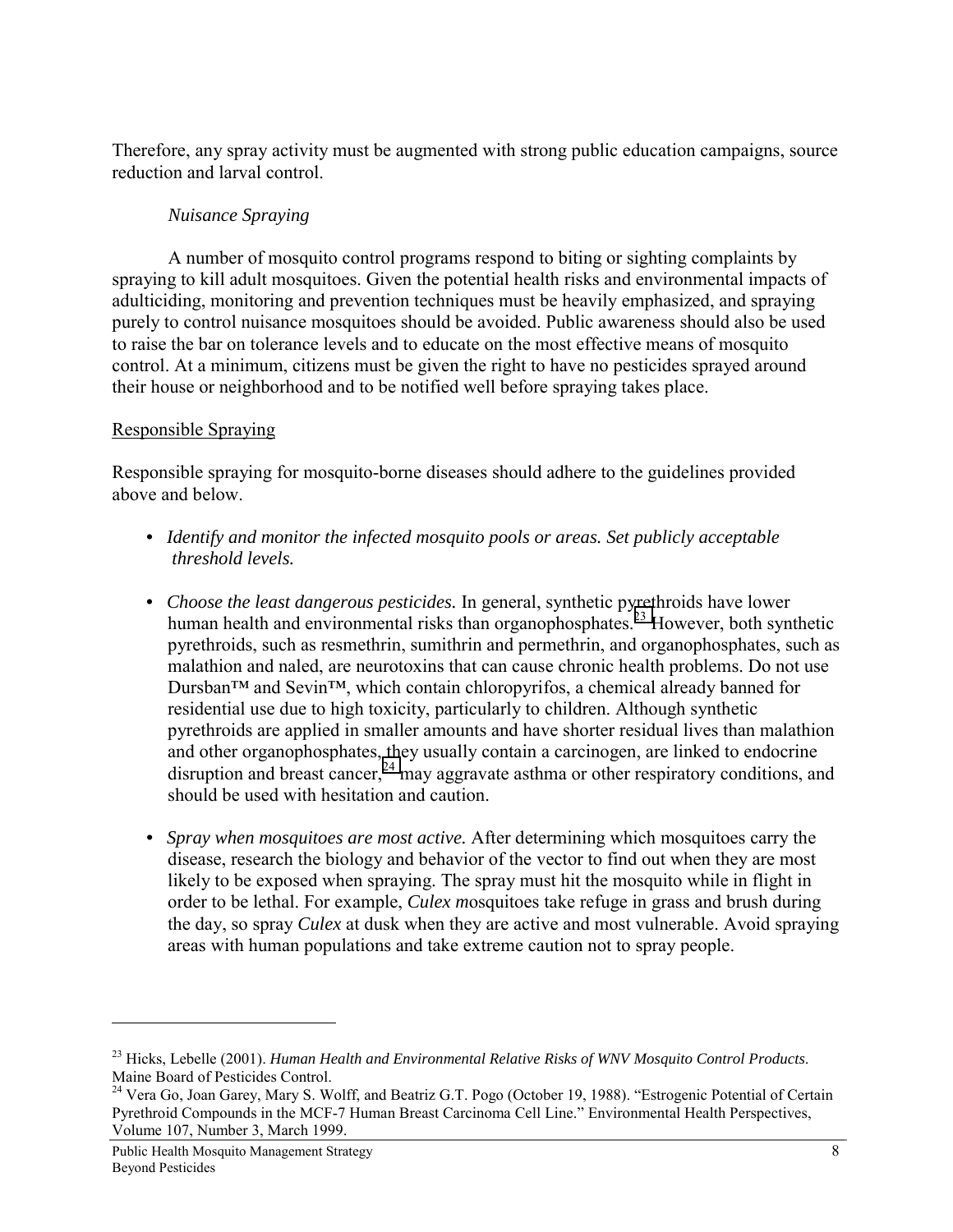- *Check local weather forecasts to gauge temperature and wind.* According to an article in Common Sense Pest Control, "The best condition is during a slight breeze of 3 mph or less. This air movement helps to disperse the pesticide effectively, but does not move it to unwanted areas."<sup>25</sup> EPA advises not to spray in winds over 10mph. In general, mosquitoes are most active at 80º F, become lethargic at 60º F, and cannot function below  $50^{\circ}$  degrees F.<sup>26</sup>
- *Notify the public at least 72 hours in advance.* Inform every household, school, hospital, and business in the community about when the spraying will occur so they will have ample time to protect themselves. Alert the public that pesticides are not safe and to take precautions. The mechanisms of notifying the public are described below.
- *Ensure that the person spraying is properly trained, certified, protected and monitored.* Verify strict compliance with all label and manufacturer instructions, including prohibitions on spraying and drifting of certain pesticides over bodies of water. Mist blower and aerial application of these materials to populated areas will result in human exposure. Spraying should be done in the most targeted manner possible such as from vehicles or on foot by professional certified applicators.
- *Ensure pesticide equipment calibration.* Comply with requirements for proper calibration, storage, disposal, and equipment cleaning. Never allow pesticides to be diluted to save cost, as sub-lethal doses may result in pesticide resistance.
- *Do not conduct aerial spraying.* This is the least efficient method of spraying. Most small planes are restricted from flying during the evening, when many mosquito species are most active, and pesticides sprayed from planes hits less of the target area.
- *• Continue implementing source reduction, larval control and other prevention strategies!*

### Public Officials Must Warn the Public About Virus AND Pesticide Dangers

City or town officials have the duty, experience, and resources to warn the public about both mosquito-borne viruses and the dangers of pesticides and should provide information on ways to minimize exposure to both. As discussed on pages 11-14 of this document, pesticides are hazardous to public health and the environment and are even more so for vulnerable populations such as children, the elderly, people with respiratory or compromised immune systems or with chemical sensitivities. Regardless of intentions, government officials should never tell the public that pesticides are safe. EPA prevents manufacturers from making such claims in pesticide advertising and warns, "[N]o pesticide is 100 percent safe and care must be used in the exercise of any pesticide."27 The U.S. General Accounting Office has told Congress on several occasions

 $\overline{a}$ <sup>25</sup> Quarles, William. (Spring, 2001). "Sprays for Adult Mosquitoes—A Failed Technology?" Common Sense Pest Control XVII(2). Berkeley, CA.

<sup>&</sup>lt;sup>26</sup> Rutgers Entomology Website (2001). "FAQ's on Mosquitoes." www.rci.rugers.edu/~insects/mosfaq.htm.

<sup>&</sup>lt;sup>27</sup> EPA (2000). *Questions and Answers: Pesticides and Mosquito Control*. Department of Prevention, Pesticides and Toxic Substances. May 2000. Website address: http://www.epa.gov/pesticides/citizens/pmcfs.pdf.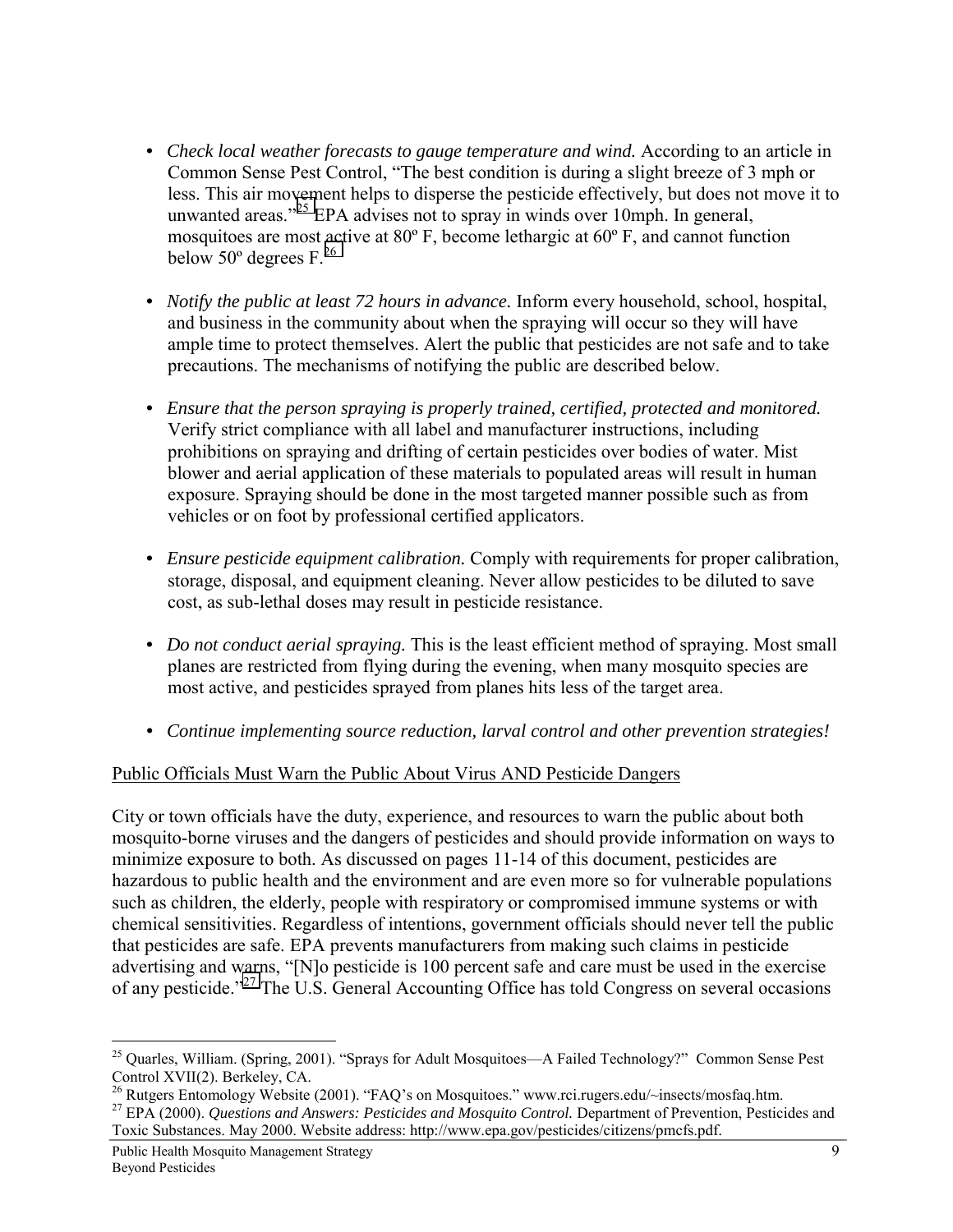that the public is misled on pesticide safety by statements characterizing pesticides as "safe" or "harmless."<sup>28</sup>

The danger of pesticides should never be trivialized. State officials have a responsibility to inform residents of the city about the hazards of all pesticides used. They also have a responsibility to cooperate with all neighboring jurisdictions in the region to develop preventive strategies that focus on control of larvae and utilize least toxic approaches.

New York State Attorney General Elliot Spitzer recommends that local governments establish Pest Management Advisory Boards to provide public input into mosquito response plans and create more public accountability. He suggests these boards review an agency's vector control practices throughout the mosquito season to monitor effectiveness. Similarly, the CDC recommends the establishment of a community task force with representatives from government, civic, business, health, and environmental sectors in order to achieve optimal consensus-building or "buy-in" within the society.<sup>29</sup>

Public officials should embrace and utilize the following guidelines:

- *Notify the public at least 48 hours in advance of application.*
	- ― Install a mosquito hotline. Update it regularly with information about where spraying will occur, when, and how to protect from pesticide exposure. Residents can call into a multiple-line message service that is available  $24/7$ .<sup>30</sup>
	- ― Issue Public Notices to organized groups including public and private school superintendents, hospital associations, chambers of commerce, police and fire departments, hospitals, libraries, and village associations. This is another efficient means of notifying the public, as those organizations can be responsible for and better able to forward the notices to the right places in a timely manner.
	- ― Include notice to water management, environmental quality, and Fish and Wildlife agencies in order to ensure proper monitoring of pesticide residues and prevent contamination.
	- ― Utilize the media to inform the public about spraying and to publicize the mosquito hotline. Place paid Public Service Announcements.
	- ― Use county/local websites to provide information about protection measures against the disease and pesticides. Include information about the municipality's methods of mosquito management, including any plans to spray with locations, times and dates, and keep the information regularly updated.
	- *• Provide members of the public with the opportunity to opt-out their residences from spraying.* Certain populations are more at risk of pesticide poisoning than the general public and have a right to protect themselves from pesticide exposure. This service should be an integral part of any spray program and should include buffer zones (usually

 $28$  U.S. General Accounting Office. "Nonagricultural Pesticides: Risks and Regulations," 1986.

<sup>&</sup>lt;sup>29</sup> Centers for Disease Control and Prevention. 2003. Epidemic/Epizootic West Nile Virus in the United States: Revised Guidelines for Surveillance, Prevention, and Control. Atlanta, GA.

<sup>&</sup>lt;sup>30</sup> Nassau County installed a 24-line message service, which cost only \$15,000 to serve 1.3 million people. This helped alleviate the burden and resources needed to answer up to 12,000 calls per day.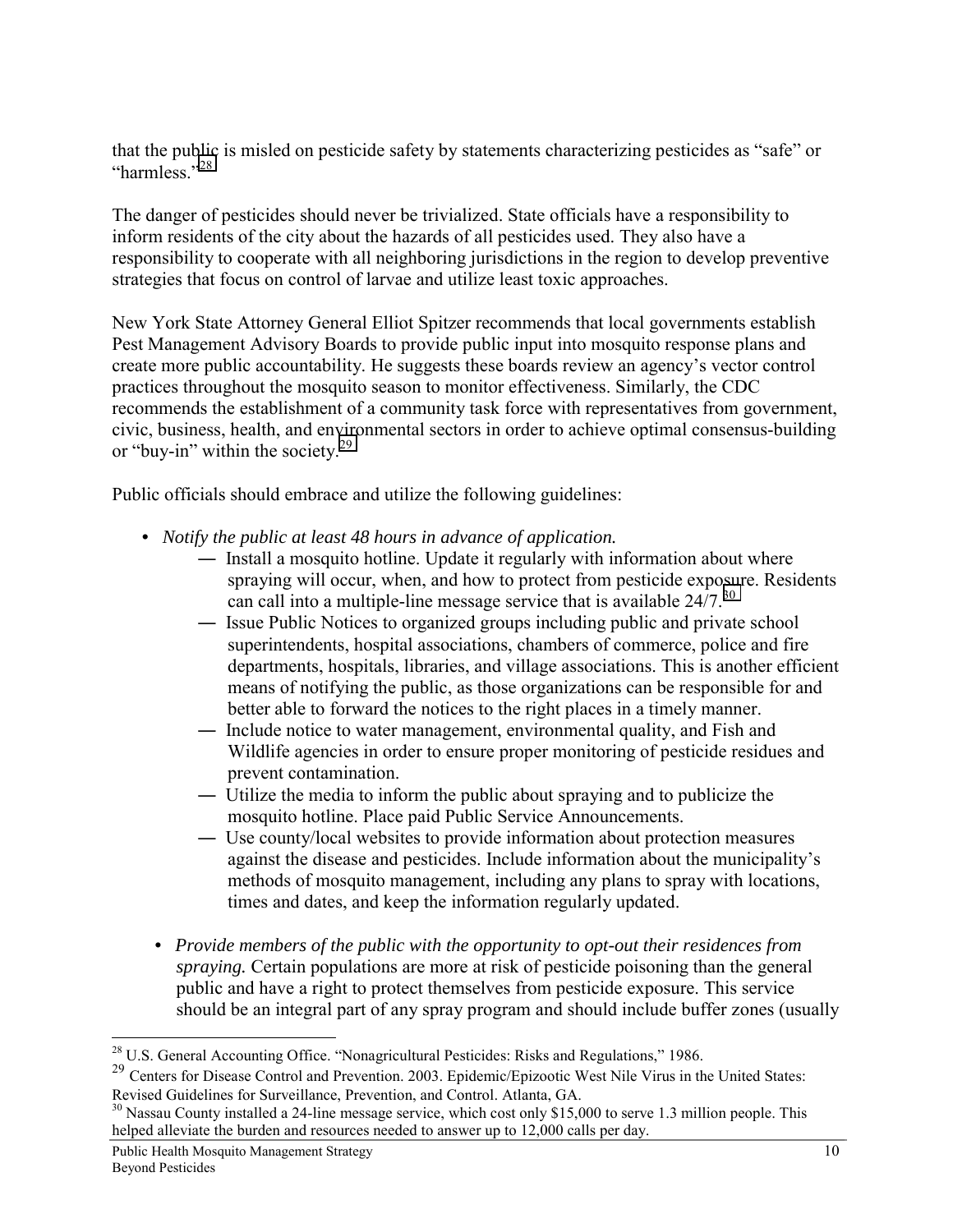150 ft – 300 ft) to counteract pesticide drift. Residents should also be pre-notified (usually 24-48 hours prior) before any spraying occurs in their area so they may make important preparations.

- *Provide the public with precautionary measures.* Everyone should receive guidelines on how to reduce exposure to pesticides. (See tips below.)
- *Ensure the public still follows prevention guidelines.* It is critical that spray announcements are accompanied by continued prevention education and calls for personal protection.
- *Monitor the public for adverse health effects*. Set up a hotline for receiving pesticide incident reports from the public and the medical community to ensure that the method of mosquito control is not causing additional public health problems. Physicians should be briefed on identifying pesticide poisoning and required to report incidents.
- *Monitor pesticide levels in the environment*. Pesticide sprays also affect non-target species and can drift long distances. Several federal, state and local laws require the protection of federally listed species and their habitat, quality drinking water sources, and the affects of pesticide drift. Include pesticide residues in all water and soil tests.

## How Individuals Can Protect Themselves from Exposure to Dangerous Pesticides

- Leave the area\*
- Close the windows
- Turn off air intake on window unit air conditioners
- Take toys and lawn furniture inside
- Remove shoes before entering homes to avoid tracking in residues
- Cover swimming pools
- Don't let children play near or behind truck-mounted applicators or enter an area that has just been sprayed
- Wipe pet paws off with a wet cloth before they re-enter your home

\*Infants, children, pregnant women, the elderly, and individuals with compromised immune systems are the most vulnerable populations and should take extra care to avoid pesticide exposure. People with multiple chemical sensitivities or other pesticide illnesses are also more vulnerable to pesticide exposure.

## **III. PESTICIDES ARE DANGEROUS TO PUBLIC HEALTH AND THE ENVIRONMENT**

The two types of pesticides used in spraying adult mosquitoes include synthetic pyrethroids and organophosphates. Scientific studies show that both types are dangerous, especially to vulnerable populations. Ironically, the same population that is most susceptible to severe encephalitis is also at risk of getting sick from pesticides: The elderly and people with compromised immune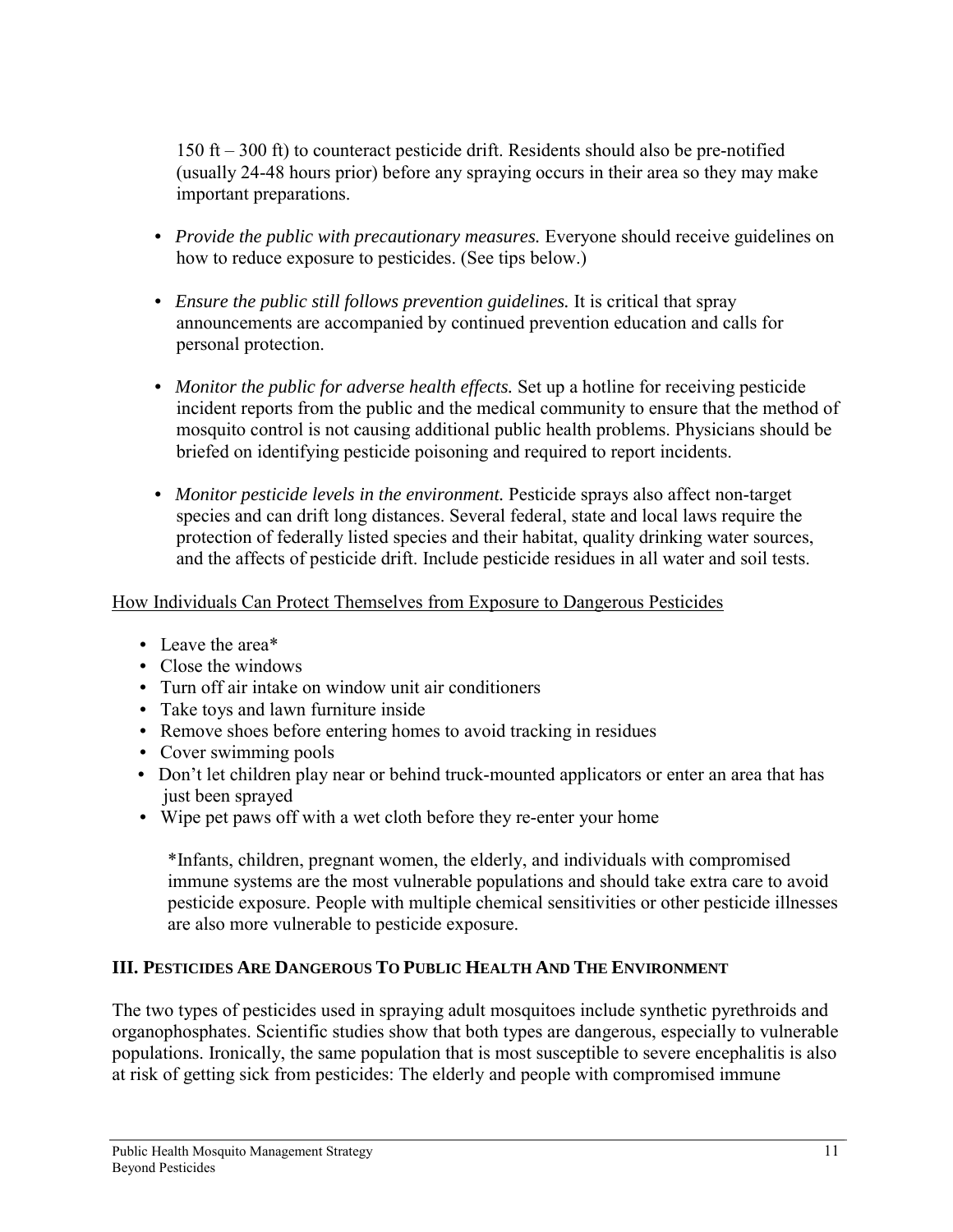systems. A study conducted by the National Research Council found that pregnant women, infants, and children also have a greater risk of getting sick from pesticides.<sup>31</sup>

According to the New York State Department of Health, more people were reported to have gotten sick from pesticide spraying than from exposure to the virus in  $2000^{32}$  On June 26, 2001, *The Post Star* reported that 37 young ball players and spectators at a softball game in upstate New York were hospitalized after being poisoned. According to Moreau Emergency Squad Captain Andre Delvaux, the organophosphate malathion was being sprayed to control potential WNV carrying mosquitoes near the baseball field while a game was in progress. In 2000, the CDC did a review of acute pesticide poisonings that resulted from mosquito sprays and found 265, with almost half from work-related incidents. Of the non-work related poisonings, the majority of cases were respiratory (66%) and neurological (61%) and almost 75% were due to OP poisonings (mostly malathion). Since only 9 states have pesticide poisoning surveillance systems, (which even still may miss the majority of cases as pesticide poisonings are known to be often misdiagnosed or remain unreported), CDC was forced to gather over a quarter of the reports from the news media. $33$ 

Pesticide spraying may also leave the public with a false sense of security, and they may not take personal precautions. Worse, communities may feel it is no longer necessary to follow the prevention guidelines that will eliminate breeding sites.

## **1. Health Effects of Pyrethroids**

Synthetic pyrethroids, which include resmethrin (Scourge) and sumithrin (Anvil), are adulticides patterned after pyrethrum, an extract from the chrysanthemum flower. While similar to pyrethrum, synthetic pyrethroids have been chemically engineered to have greater toxicity and longer breakdown times.<sup>34</sup> Additionally, almost all synthetic pyrethroid mosquito products are combined with synergists, which increase potency and compromise the human body's ability to detoxify the pesticide.

According to the American Association of Poison Control Centers, pyrethrins and pyrethroids are ranked number two as one of the classes of pesticides most often implicated in symptomatic illnesses.<sup>35</sup> A total of 3,950 illnesses, including  $1,100$  children less than six years old, were reported in 1996. $36$  Most of these illnesses likely required medical attention. $37$ 

<sup>&</sup>lt;sup>31</sup> National Research Council (1993). "Pesticides in the Diets of Infants and Children." National Academy Press, Washington, D.C. 1993.

<sup>32</sup> City Health Information (2001) *West Nile Virus Surveillance and Control: An Update for Health Care Providers in New York City.* New York City Department of Health. May 2001, Vol. 20, No. 2. Website address: http://www.nyc.gov/html/doh/pdf/chi/chi20-2.pdf.

<sup>&</sup>lt;sup>33</sup> "Surveillance For Acute Insecticide-Related Illness Associated With Mosquito-Control Efforts -- Nine States,

<sup>1999-2002.&</sup>quot; July 11, 2003 edition of CDC Morbidity and Mortality Weekly Report. Vol.52(27).<br><sup>34</sup> Gosselin, R.E. 1984. Clinical Toxicology of Commercial Products. Williams and Wilkins. Baltimore, MD.<br><sup>35</sup> U.S. EPA (1999). Pesticides, and Toxic Substances.

<sup>36</sup> Ibid.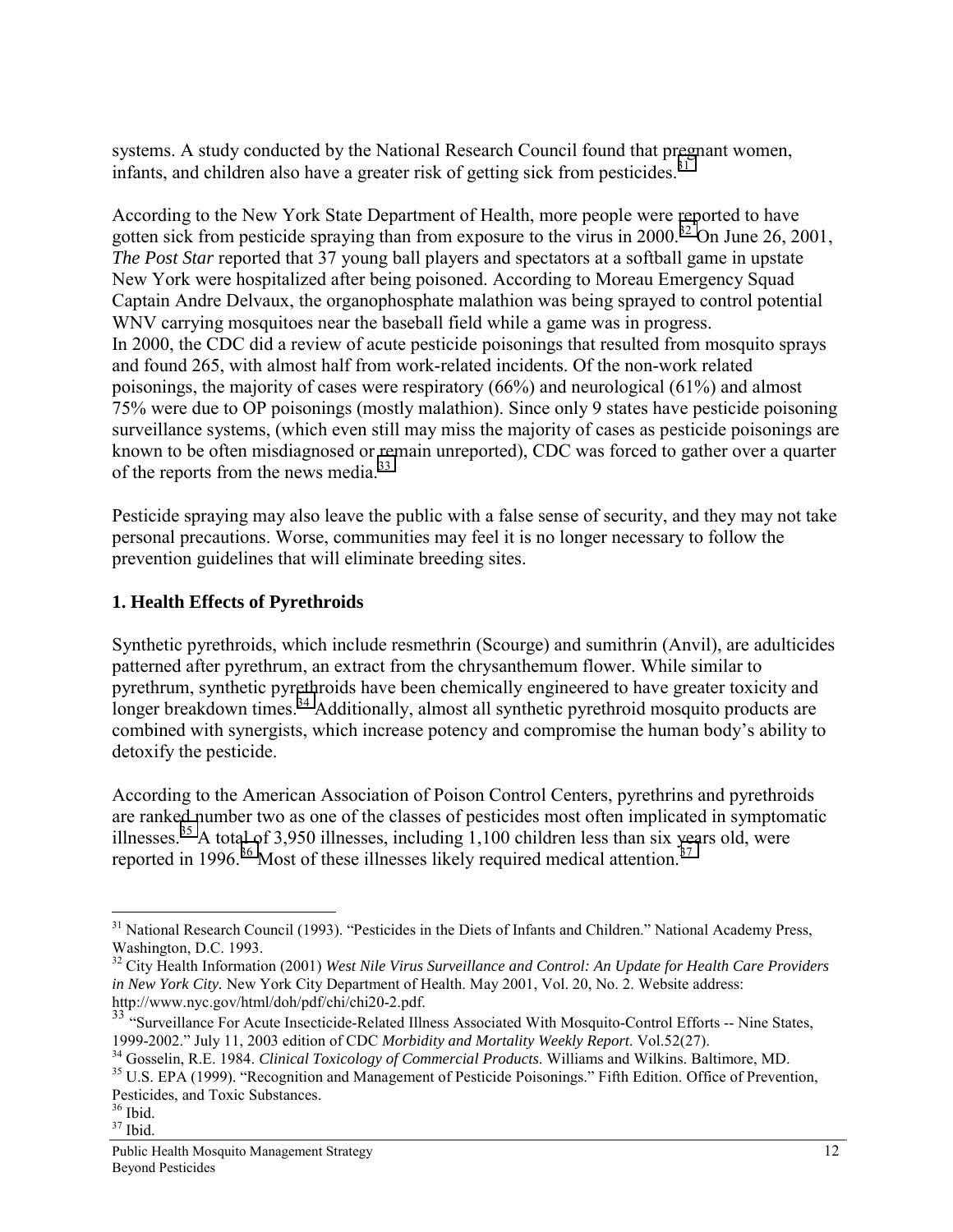Symptoms of pyrethroid exposure include: dermatitis and asthma-like reactions, nasal stuffiness, headache, nausea, incoordination, tremors, convulsions, facial flushing and swelling, and burning and itching sensations.<sup>38</sup> Synthetic pyrethroids are highly suspected endocrine disruptors and have been linked to breast cancer.<sup>39</sup> Deaths have resulted from respiratory failure due to exposure to these chemicals. *People with asthma and pollen allergies should be especially cautious.* Breakdown times range from a few hours in direct sunlight, to several months in damp, dark environments (such as indoors where they have been shown to end up). However, synthetic pyrethroids pose lower levels of human health risks than organophosphates.<sup>40</sup>

### **2. Health Effects of Organophosphates**

Organophosphates are a highly toxic class of pesticides that affect the central nervous, cardiovascular and respiratory systems. They include malathion (Fyfanon), naled (Dibrom) and chlorpyrifos (Mosquitomist), which is extremely hazardous to public health and the environment.

According to the American Association of Poison Control Centers, organophosphates are ranked the number one pesticide most often implicated in symptomatic illnesses.<sup>41</sup> A total of 4,002 illnesses, including 700 children less than six years old, were reported in 1996.<sup>42</sup> Most of these illnesses likely required medical attention. $43$ 

Initial, short-term symptoms of exposure include: numbness, tingling sensations, headache, dizziness, tremors, nausea, abdominal cramps, and sweating, lack of coordination, blurred vision, difficulty breathing, slow heartbeat.<sup>44</sup> More severe exposures can cause unconsciousness, incontinence, and convulsions, which may lead to death.<sup>45</sup> Some organophosphates have been linked to birth defects and cancer. Breakdown times range from a few days in direct sunlight, to several months in damp, dark environments.

## **3. Combining Chemicals is Dangerous**

Another concern is that the EPA does not adequately review the synergistic effects of active and inert ingredients within the same product or those of different products before registering a pesticide. Furthermore, combinations of pesticides have not been tested to rule out their health effects on vulnerable populations.

 $\overline{a}$ 38 Extension Toxicology Network. 1994. "Pyrethroids." *Pesticide Information Profiles*. http://ace.orst.edu/cgibin/mfs/01/pips/pyrethri.htm.

 $39$  Go, V. et al. 1999. "Estrogenic Potential of Certain Pyrethroid Compounds in the MCF-7 Human Breast Carcinoma Cell Line." *Environmental Health Perspectives*. 107:3

<sup>&</sup>lt;sup>40</sup> Hicks, Lebelle (2001). *Human Health and Environmental Relative Risks of WNV Mosquito Control Products.* Maine Board of Pesticides Control.

<sup>&</sup>lt;sup>41</sup> U.S. EPA (1999). "Recognition and Management of Pesticide Poisonings." Fifth Edition. Office of Prevention, Pesticides, and Toxic Substances.

<sup>42</sup> Ibid.

 $43$  Ibid.

<sup>44</sup> Extension Toxicology Network. 1994. "Malathion." *Pesticide Information Profiles*. http://ace.orst.edu/cgibin/mfs/01/pips/malathio.htm.

<sup>&</sup>lt;sup>45</sup> U.S. EPA (1999). "Recognition and Management of Pesticide Poisonings." Fifth Edition. Office of Prevention, Pesticides, and Toxic Substances.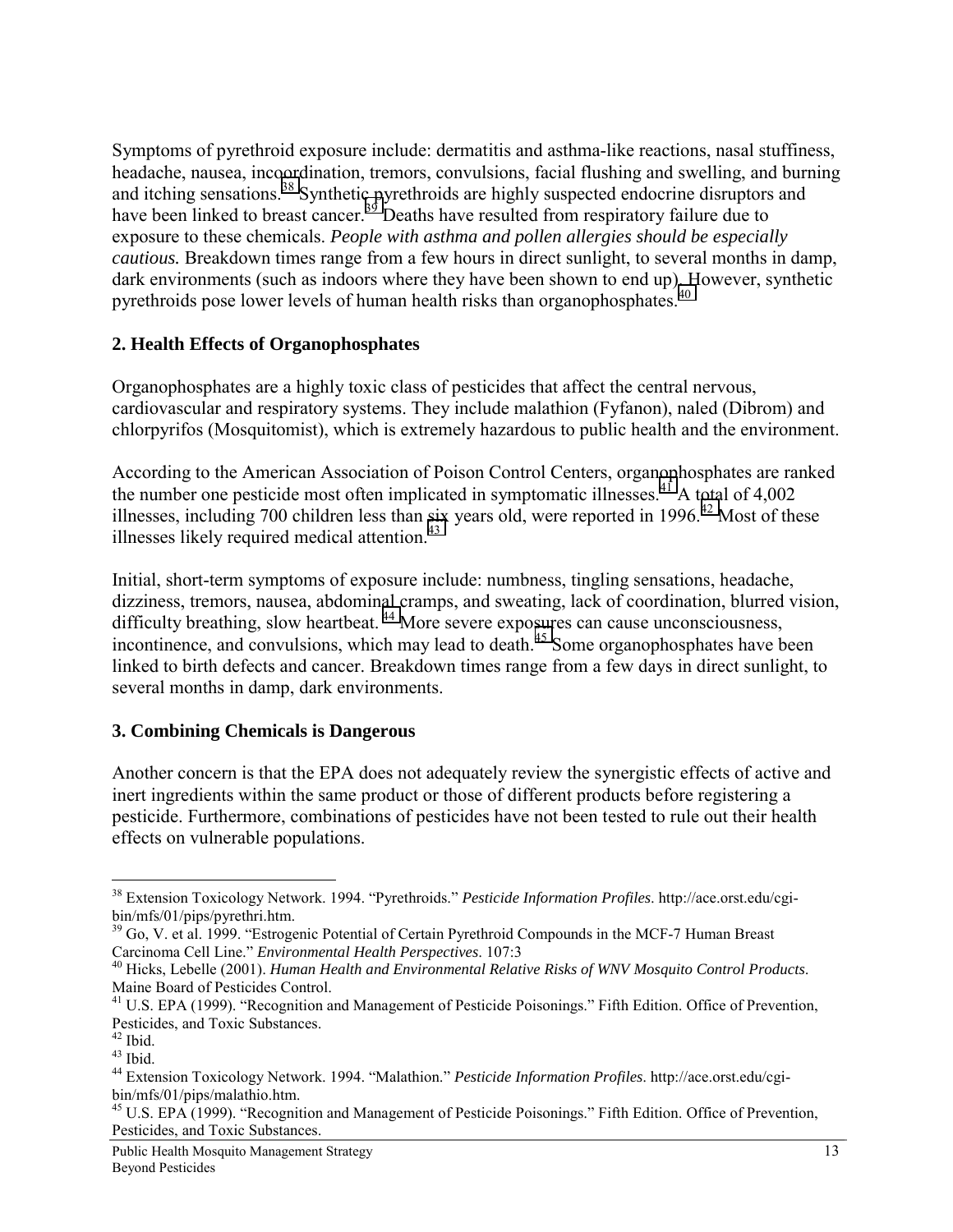For example, two chemicals commonly used to control adult mosquitoes may be a dangerous combination. A recent study by Duke University researchers found that combined exposure to DEET and permethrin, which is a mosquito spray, could lead to motor deficits and learning and memory dysfunction.<sup>46</sup> Dr. Mohammed Abou-Donia, a Duke University pharmacologist and coauthor of this study, recommends that DEET should not be used with other chemicals or by people who are taking medication.

Dr. Abou-Donia is concerned that these chemicals are used not only in areas where there are healthy people, but where there are vulnerable populations, such as infants, children, and pregnant women. These and other vulnerable populations have a higher risk of becoming ill due to pesticide and DEET exposure. Additionally, several cases of DEET poisonings have been reported by EPA, including three fatalities.

## **4. Pesticide Spraying is Harmful to the Environment**

Pesticide spraying is also harmful to ecosystems and wildlife.<sup>47</sup> Adulticides pose welldocumented threats to wildlife, birds, fish, shellfish, and beneficial insects such as bees, butterflies, and dragonflies, which prey on mosquitoes. All adulticides are noted as being toxic to fish. In 1999, malathion spraying was found responsible for the death of over 2,000 fish on Staten Island<sup>48</sup>

As discussed below, pesticide spraying often kills other types of mosquito predators, too. Furthermore, wildlife and ecosystems depend on mosquitoes for their survival. It is important to note that, similar to human health risks, synthetic pyrethroids generally pose lower environmental risks than organophosphates.<sup>49</sup>

## **5. Legal Concerns of Improperly Trained Pesticide Applicators**

New York and Maine now face hefty pesticide-related lawsuits. Five spray operators who worked for a New York City contractor in 2000 filed a complaint with the Occupational Safety and Health Administration. They said they became sick because of improper training and prolonged exposure to the chemicals.<sup>50</sup> Another lawsuit, for \$125 million, came from

<sup>46</sup> Abdel-Rahman, Ali, Ashok K. Shetty, and Mohamed B. Abou-Donia (2001). "Subchronic Dermal Application of *N,N*-Diethyl *m-*Toluamide (DEET) and Permethrin to Adult Rats, Alone or in Combination, Causes Diffuse Neuronal Cell Death and Cytoskeletal Abnormalities in the Cerebral Cortex and the Hippocampus, and Purkinje Neuron Loss in the Cerebellum." Experimental Neurology, Volume 172, November.

<sup>&</sup>lt;sup>47</sup> For example: The label on a permethrin product says, "This product is extremely toxic to fish and other aquatic organisms. Do not apply directly to water or to areas where surface water is present or to intertidal areas below the mean high water mark." Malathion label states that it can adversely affect non-target species.

<sup>&</sup>lt;sup>48</sup> Beyond Pesticides. 2000. Chemical Watch Factsheet: Malathion. July 2000.

<sup>49</sup> Hicks, Lebelle (2001). *Human Health and Environmental Relative Risks of WNV Mosquito Control Products*. Maine Board of Pesticides Control.

<sup>50</sup> Parker and Waichman, Attorneys at Law (2001). "Workers Say Chemicals Used in Mosquito Spraying Made Them Ill." http://www.1800lawinfo.com/articles/article5581.cfm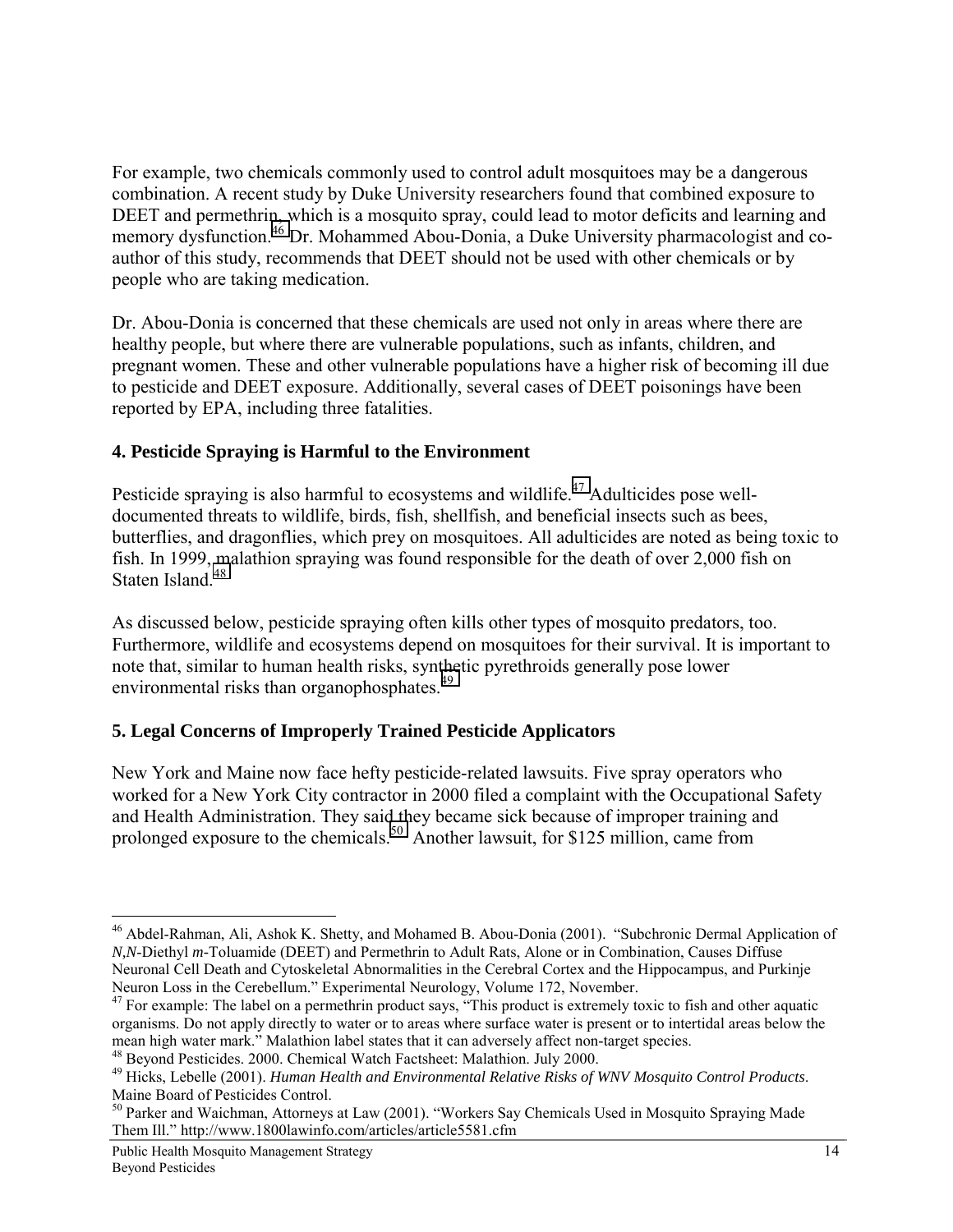commercial fisherman who claimed there was a dramatic decrease in their lobster harvest because of pesticides used against mosquitoes believed to carry the WNv.<sup>51</sup>

## **IV. PESTICIDE SPRAYING IS NOT PROVEN HIGHLY EFFECTIVE**

The CDC states that adulticiding should only be used as a last resort, when all prevention methods have failed. According to the CDC's website, "The underlying philosophy of mosquito control is based on the fact that the greatest control impact on mosquito populations will occur when they are *concentrated, immobile* and *accessible*. This emphasis focuses on habitat management and controlling the immature stages before the mosquitoes emerge as adults. This policy reduces the need for widespread pesticide application in urban areas.<sup>52</sup>

While many report that lower mosquito counts occur immediately after spraying pesticides, it is not certain what percentage of the population is actually reduced.<sup>53</sup> Most studies of the efficacy of adulticides are conducted with caged mosquito traps under controlled conditions, which is not a realistic representation of mosquitoes in their natural environment. Furthermore, mosquito counts are rarely measured a week or more after a spray to see if the mosquito population has returned to pre-spray levels. In Florida, state officials took bite counts before and after widespread aerial spraying and found that mosquito populations surged back to pre-spray levels within three days of the treatment.<sup>54</sup>

## **1. Pesticide Spraying May Increase Mosquito Populations**

An article in the *Journal of the American Mosquito Control Association* showed that long-range effects of pesticide spraying can actually increase the number of mosquitoes by destroying their natural predators.<sup>55</sup> Furthermore, mosquitoes that survive the spraying may become resistant to the pesticide, which has already occurred in several areas around the country. A 2003 study finds that mosquitoes carrying West Nile virus and malaria developed resistance to organophosphate and carbamate insecticides as a result of a single genetic mutation. 56

## **2. Pesticide Spraying is Inefficient**

 $\overline{a}$ 

The CDC states that spraying pesticides intended to kill adult mosquitoes, known as adulticiding, is usually the least efficient mosquito control technique.<sup>57</sup> Preventative measures such as removing breeding areas are much more efficient in eliminating mosquito threats.

http://www.cdc.gov/ncidod/dvbid/westnile/resources/wnv-guidelines-apr-2001.pdf

<sup>&</sup>lt;sup>51</sup> Southampton Press. 2000. "Lobstermen Suing Pesticide Makers," September 7.

<sup>&</sup>lt;sup>52</sup> CDC. www.cdc.gov. Website accessed September, 2001.

<sup>&</sup>lt;sup>53</sup> Parsons, Ray E., Ph.D (2001). Assistant Director for Mosquito Control, Harris County Mosquito Control Division. Telephone interview on September 5, 2001. http://www.hd.co.harris.tx.us/msq/msq.htm. <sup>54</sup> News and Observer. 1996. State alters mosquito plans. 9/21/96

<sup>&</sup>lt;sup>55</sup> Howard, John J. and Joanne Oliver. 1997. "Impact of Naled (Dibrom 14) on the Mosquito Vectors of Eastern Equine Encephalitis Virus," *Journal of the American Mosquito Control Association*. Vol. 13, No. 4, pgs. 315-32

<sup>&</sup>lt;sup>56</sup> Weill, M., et al. 2003. "Insecticide Resistance in Mosquito Vectors." *Nature* 423(6936): 136-137.<br><sup>57</sup> Centers for Disease Control and Prevention (2001). Epidemic/Epizootic West Nile Virus in the United States: Revised Guidelines for Surveillance, Prevention, and Control. Atlanta, GA.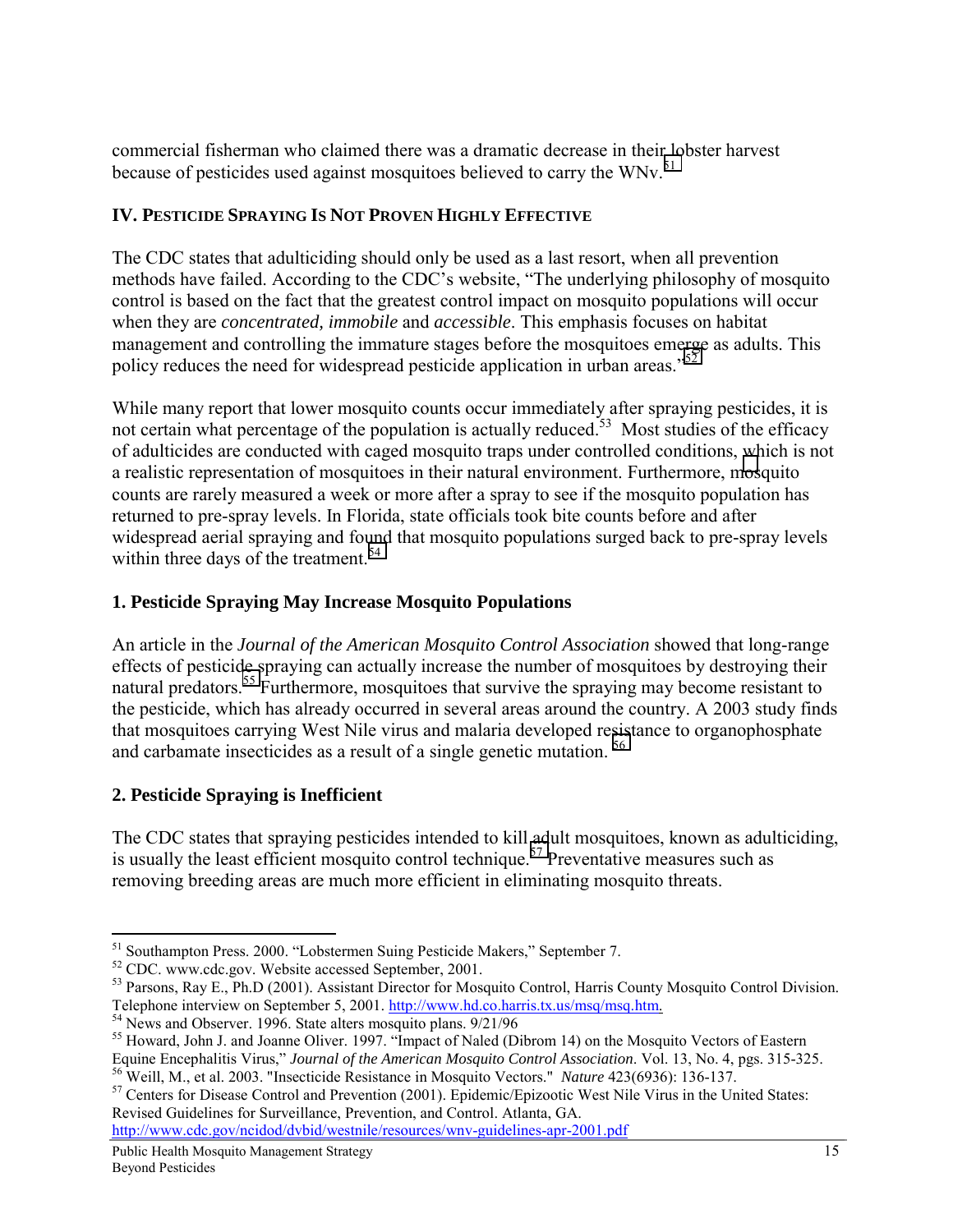Dr. David Pimentel, a professor of entomology at Cornell University, estimates that pesticides sprayed from trucks hit less than .01 percent of the targeted spray area. "And you have to put out a lot of material to get that one-tenth of a percent onto the mosquito," Dr. Pimentel added.<sup>58</sup> In a study he wrote for the *Journal of Agricultural and Environmental Ethics*, he calculated that less than .0001 percent of ultra low volume (ULV) pesticide sprays reach target insects.<sup>59</sup> The rest of the pesticide remains in the environment where it can have detrimental effects on public health and ecosystems. To date, Pimentel's calculations have never been challenged. For the spray to be effective, it must hit the mosquito while it is in flight. Yet, it is nearly impossible for the truckbased sprays to reach over and in between foliage, buildings, or other structures where a majority of mosquitoes may reside. The high potential for sprays to miss their target makes the actual cost of the chemicals even higher than the tag might indicate.

## **V. RECOMMENDATIONS**

- 1. Implement strong public education campaigns (especially targeted to the populations most vulnerable to serious illness from WNV) to educate people on what they can do to minimize their exposure to mosquitoes and mosquito-borne diseases like WNV.
- 2. Conduct good surveillance to monitor populations of mosquitoes, host species and the virus.
- 3. Implement source reduction techniques on public lands.
- 4. Conduct least-toxic larval control to kill mosquitoes before they become biting adults.
- 5. Use biological controls such as mosquito-eating fish for hard-to-reach pools.
- 6. Use adulticides only as a last resort, meaning when the threshold of mosquitoes has reached epidemic proportions, and when the community is not more adverse to the pesticides than they are the threat of the virus.
- 7. Ensure any use of adulticides is done responsibly:
	- *Identify and monitor the infected mosquito pools or areas. Set publicly acceptable threshold levels.*
	- *Choose the least dangerous pesticides.*
	- *• Spray when mosquitoes are most active.*
	- *Check local weather forecasts to gauge temperature and wind.*
	- *Notify the public at least 48 hours in advance.*
	- *Ensure that the person spraying is properly trained, certified, protected and monitored.*
	- *Ensure pesticide equipment calibration.*
	- *Do not conduct aerial spraying.*
	- *• Continue implementing source reduction, larval control and other prevention strategies!*
	- *Notify the public at least 48 hours in advance of application.*
	- *• Provide members of the public with the opportunity to opt-out their residences from spraying. Certain populations are more at risk of pesticide poisoning than the general public.*
	- *Provide the public with precautionary measures to avoid pesticide exposure.*
	- *Ensure the public still follows prevention guidelines.*
	- *Monitor the public for adverse health effects.*
	- *Monitor pesticide levels in the environment.*

<sup>58</sup> Pimentel, David, 1995. "Amounts of Pesticides Reaching Target Pests: Environmental Impacts and Ethics." Journal Of Agricultural And Environmental Ethics Vol. 8, No. 1, pgs. 17-29. 59 Ibid.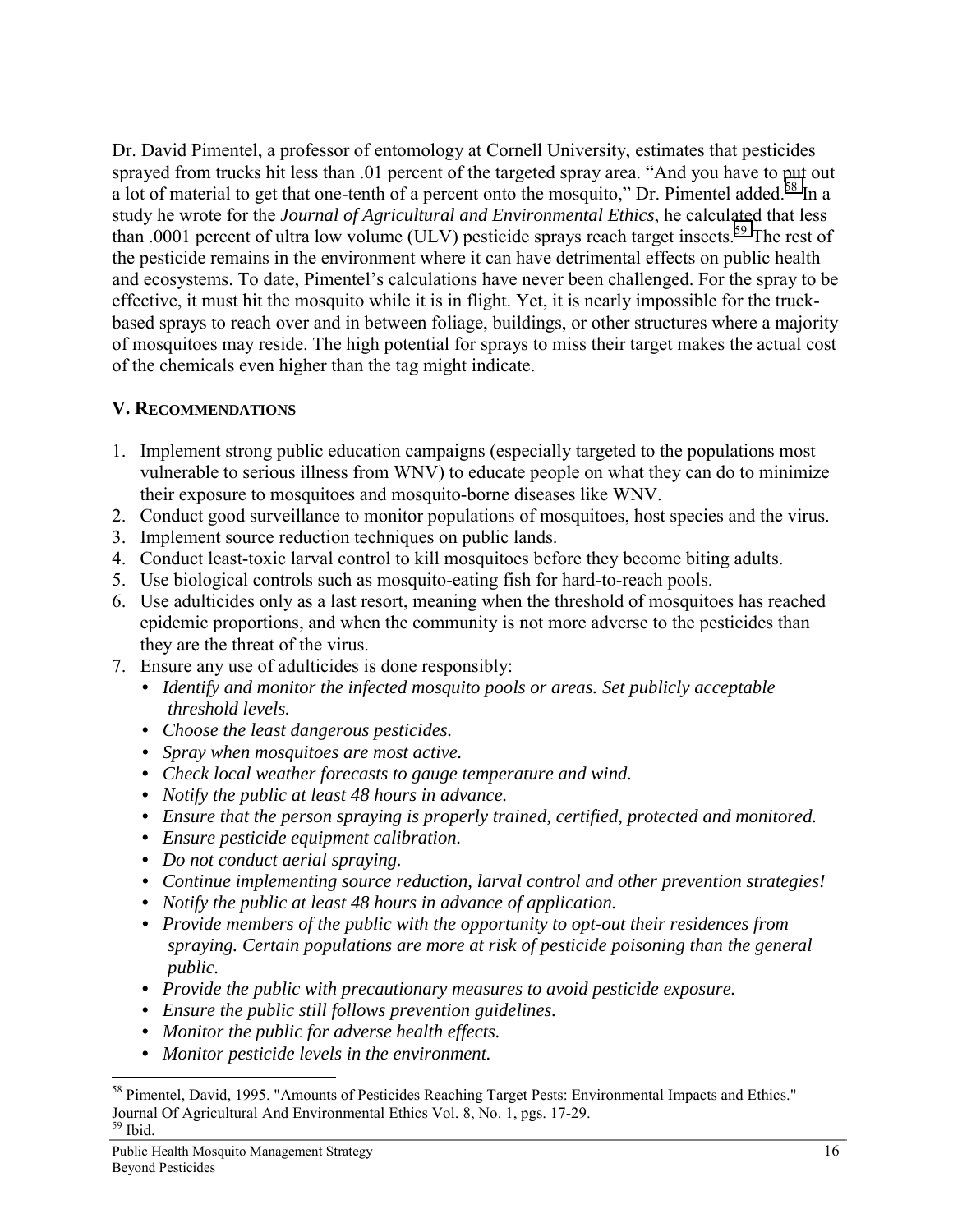In order to conduct adequate risk/benefit analyses of spraying adult mosquitoes when there is a disease outbreak, several key monitoring systems are needed. First, scientists must develop better ways of measuring mosquito populations in a given area. Pesticides should not be sprayed on such a widespread basis until there can be more accurate measurements of its efficacy. It is simply not worth the risks. Existing studies indicate that by spraying pesticides, we are compounding the low risks of acquiring this disease with another public health threat.

Secondly, pesticide monitoring systems must be developed that accurately measure and record the location of spraying, and the types and amounts of pesticides used for each given area. This will enable pesticide illness tracking programs to more accurately determine the number of illnesses caused by using pesticides. In order to successfully implement this system, public health officials must educate doctors and nurses, and community leaders must educate the public about symptoms of pesticide poisoning.

Finally, pesticide applicators and mosquito control teams should receive better training to achieve higher levels of safety and efficacy. They should be properly trained to decide when and if they should spray, choose the least-toxic pesticide, use the best methods, and spray at the right time.

## **VI. ACKNOWLEDGMENTS**

We would like to thank the following individuals for contributing to or reviewing this report: Mohammed Abou-Donia, Ph.D. Duke University Medical Center; Ruth Berlin, MD Pesticide Network; David Brown, Sc.D, Environment and Human Health, Inc.; Veronika Carella, Health and Environmental Issues Committee, PTA Council of Howard County, MD; Bill Cooke, National Audubon Society; Kim DeFeo, Toxics Action Center; Paul Epstein, M.D., Center for Health and the Global Environment, Harvard Medical School; Jay Feldman, Beyond Pesticides/NCAMP; Kimberly Flynn, NY Environmental Law & Justice Project; Kathleen Gaffney, M.D., M.P.H., Nassau County, NY Health Commissioner (1996-2000); Michael Hansen, Ph.D., Consumer Policy Institute; Pam Hadad Hurst, NY Coalition for Alternatives to Pesticides; Lebelle Hicks, Ph.D., Maine Board of Pesticides Control; Shawnee Hoover, Beyond Pesticides/NCAMP; John Kepner, Beyond Pesticides/NCAMP; Greg Kidd, J.D., Beyond Pesticides/NCAMP; Mary Lamielle, National Center for Environmental Health Strategies; Rivka Lieber, CT Seeking Alternatives for the Environment; Jane Nogaki, NJ Environmental Federation; Toni Nunes, Beyond Pesticides/NCAMP; Debbie O'Kane, North Fork Environmental Council; Dr. Ray E. Parsons, Mosquito Control Division in Houston, Texas; Allen Spalt, Agricultural Resources Center; Greg Terrillion, Nassau County Mosquito Control Program; Audrey Their, Environmental Advocates; Lucy Waletzky, M.D.; Laura Weinberg; and Patti Wood, Grassroots Environmental Education.

<sup>&</sup>lt;sup>60</sup> Centers for Disease Prevention and Control (2001). "Fact Sheet: St. Louis Encephalitis." Located on website at www.cdc.gov/ncidod/dvbid/arbor/slefact.htm.

<sup>&</sup>lt;sup>61</sup> Centers for Disease Prevention and Control (2001). "Fact Sheet: Dengue and Dengue Hemorrhagic Fever." Located on website at www.cdc.gov/ncidod/dvbid/dengue/facts.htm.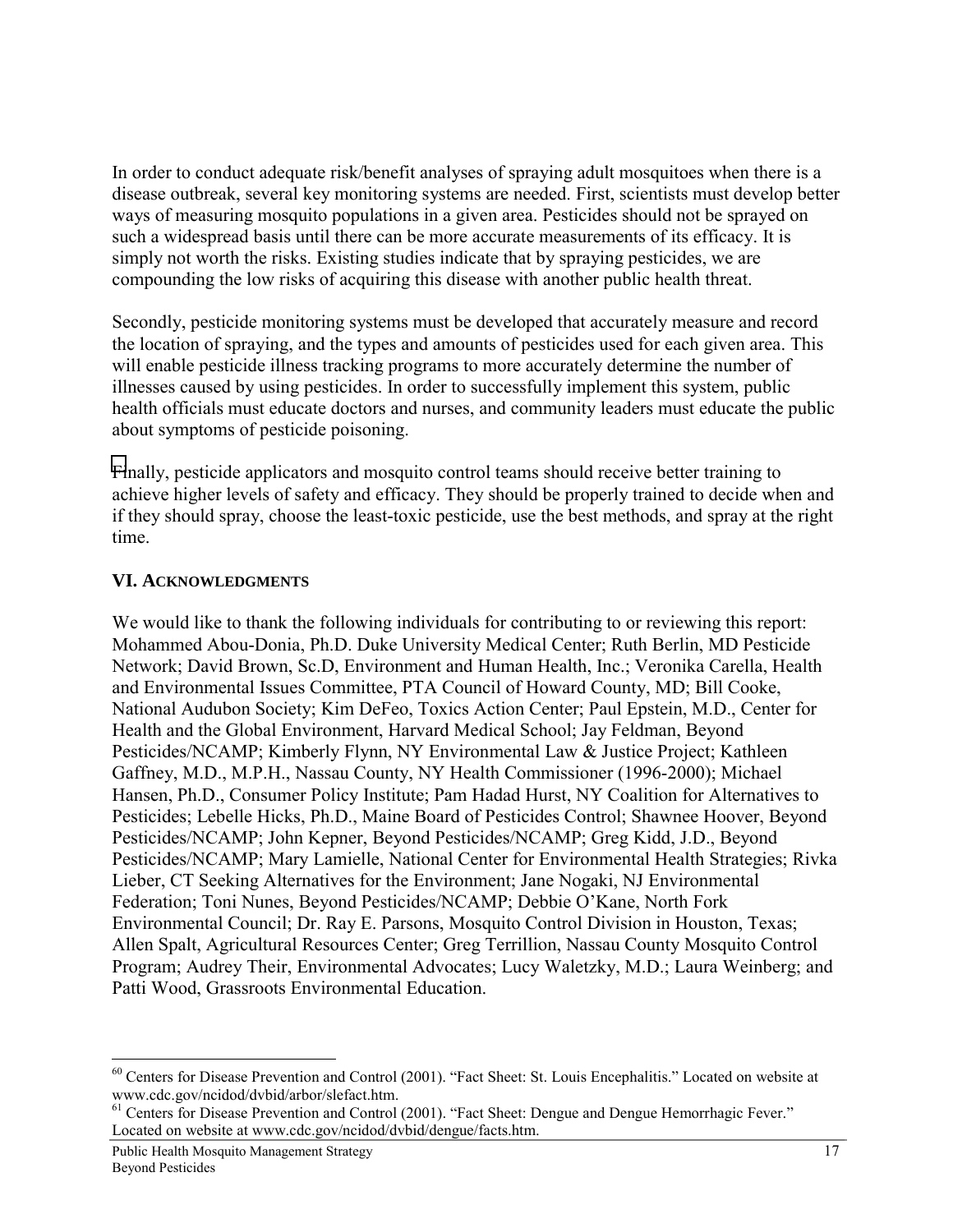### **Appendix 1**  *Culex* **Mosquito Life Cycle**

In the United States, WNv and St. Louis encephalitis is primarily associated with the *Culex* mosquitoes.62 Within this genus, three species, namely *C. pipiens*, *C. restuans*, and *C. salinarius* make up the majority of those mosquitoes found to be infected with WNv. Only female mosquitoes take blood meals.

Adult females may live 2-4 weeks or more, depending on climate, species, predation, and a host of other factors. Like other insects, mosquitoes are cold-blooded. They are most active at 80º F, become lethargic at  $60^{\circ}$  F, and cannot function below 50 $^{\circ}$  degrees F.<sup>63</sup>

All mosquitoes go through a complicated life cycle called "complete metamorphosis." Complete metamorphosis involves four distinct stages – egg, larva, pupa, and adult. The length of time that each stage lasts depends on a number of variables with temperature having the greatest impact.

**Eggs** are laid in "rafts" on standing bodies of water. The eggs require one to two days in water before hatching into larvae.

**Larvae**, or wigglers, molt three times during ten to twelve days before pupating.

**Pupae**, or tumblers, metamorphose over one to two days into adults.

**Adults** emerge from their pupal cases approximately twelve to sixteen days after being laid as eggs by their mother. $64$ 

After mating, the female requires a blood meal in order to produce over 250 eggs. It takes her three to four days to digest the blood and produce the eggs. Females transmit diseases when they live long enough to spread infection from the first blood meal victim to the second blood meal victim. Only a very small percentage of females live this long.<sup>65</sup> *Culex* mosquitoes are generally weak fliers and do not move far from their larval habitat, although they have been known to fly up to two miles. $66$ 

 $\overline{a}$ 

http://www.mosquito.org/mosquito.html

<sup>&</sup>lt;sup>62</sup> Centers for Disease Control and Prevention, Division of Vector-Borne Infectious Diseases. West Nile Virus: Entomology. http://www.cdc.gov/ncidod/dvbid/westnile/insects.htm; and CDC Answers Your Questions About St. Louis Encephalitis. http://www.cdc.gov/ncidod/dvbid/arbor/SLE\_QA.htm.

<sup>&</sup>lt;sup>63</sup> Rutgers Entomology Website (2001). "FAQ's on Mosquitoes." www.rci.rugers.edu/~insects/mosfaq.htm.

<sup>64</sup> The Pasco County Mosquito Control District. Mosquito Life History. http://www.pasco-

mosquito.org/life\_history.htm

 $65$  Ibid.

<sup>66</sup> Floore, T. 2000. Mosquito Information. The American Mosquito Control Association.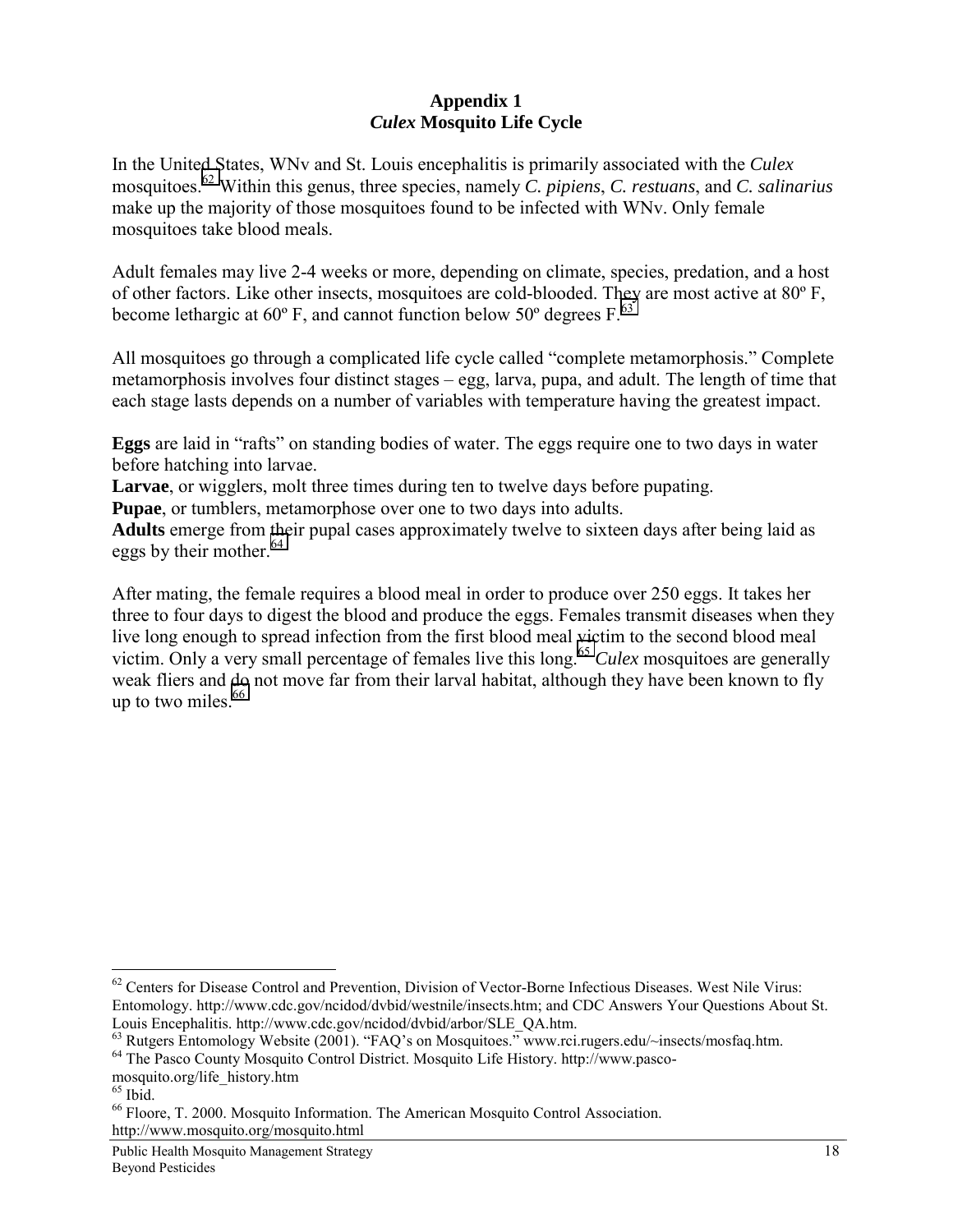### **Appendix 2 The Facts about West Nile Virus**

## What is West Nile virus?

West Nile virus (WNv) is a mosquito-borne disease that was first detected in the United States in 1999.<sup>67</sup> Birds act as hosts for the virus, and mosquitoes spread it through their bites. Current evidence shows that only mosquitoes can spread the disease; humans or other animals cannot. The information in this section is primarily based on information from the Centers for Disease Control and Prevention (CDC) website.  $68$ 

## What is the likelihood that someone will become ill?

The vast majority of people (about 80%) who become infected with WNv will show no symptoms and never become sick. Some 20% may experience mild flu-like symptoms within 3 - 15 days. Less than one percent of those infected with WNv will develop severe illness, according to the CDC. The serious illness can cause a potentially fatal condition known as encephalitis or inflammation of the brain. In the United States, people older than 50 years and those with weakened immune systems have the highest risk of severe encephalitis. Birds, horses, and other animals are also at risk. Not all cases are reported or able to be tracked. In 2003, CDC received 9862 reports of WNV cases and 264 fatalities.

### What are the symptoms?

Most people who become infected will have mild symptoms that include fever, head and body aches, skin rash, and swollen lymph glands. However, a health care provider should be contacted immediately if there is high fever, confusion, muscle weakness, and severe headaches. It may take 3 to 15 days for any of these symptoms to show.

### Where is WNv found?

WNv is spreading throughout the United States. In 2003, the virus had been found in birds or humans in every state besides Washington and Oregon. The disease is also found throughout the world, including Africa, West Asia, Eastern Europe, and the Middle East. In areas where mosquitoes carry the virus, less than one percent of the mosquitoes are infected.

### When is it most common?

 $\overline{a}$ 

In most parts of the United States, WNv is most common in late summer and early fall. In southern Florida and other warmer regions of the world, this disease can occur year-round. In the northeast, residents are advised to take precautions until there are two hard frosts.

 $67$  West Nile Virus is closely related to the St. Louis encephalitis virus that is also found in the United States. <sup>68</sup> Centers for Disease Control and Prevention, Office of Vector-Borne Infectious Diseases. West Nile Virus Background. Website accessed August, 2001. http://www.cdc.gov/ncidod/dvbid/westnile/index.htm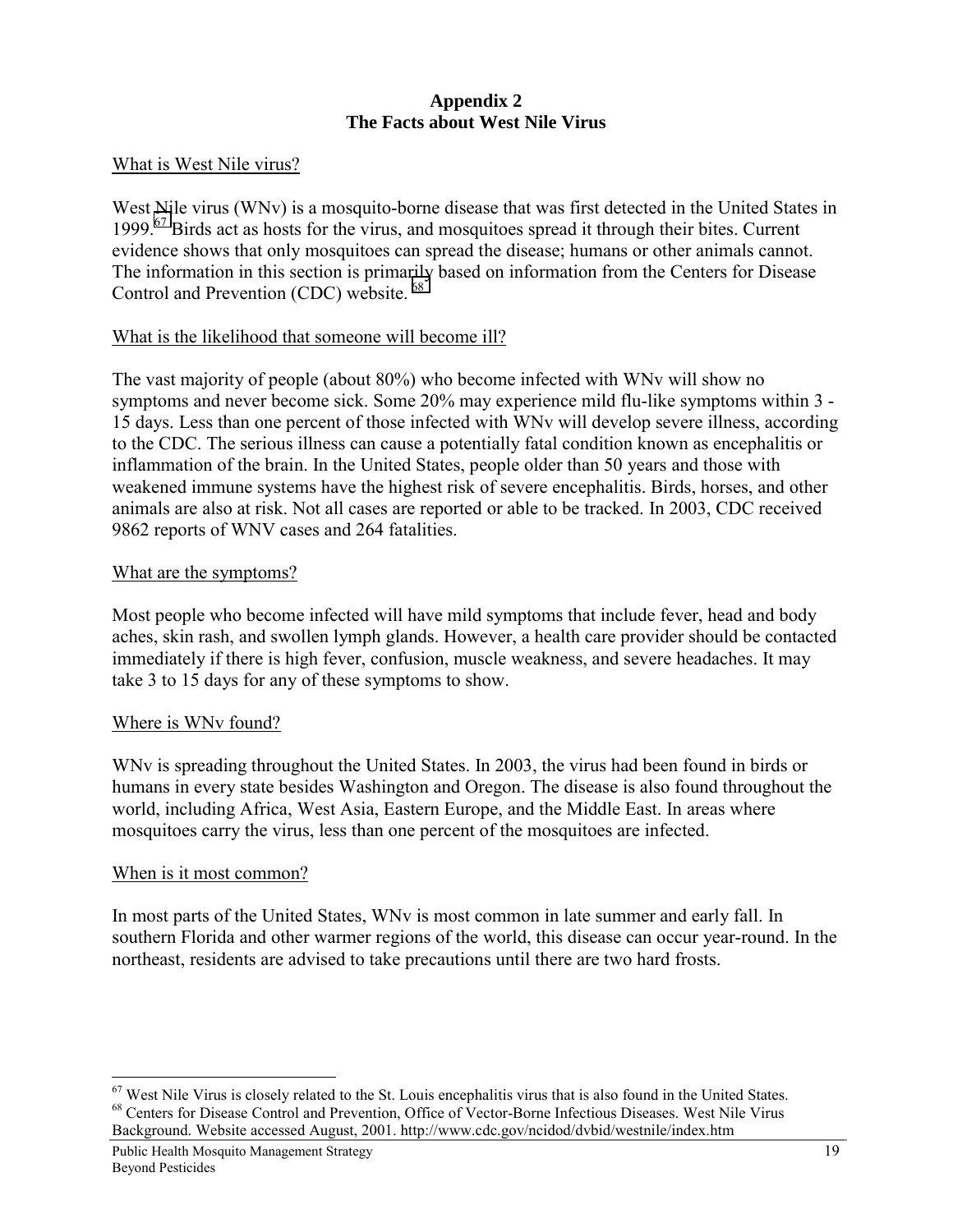## **Appendix 3 The Facts about St. Louis Encephalitis**

## What is St. Louis encephalitis?

St. Louis encephalitis is a mosquito-borne disease that was most recently detected in Louisiana in 1999.<sup>69</sup> St. Louis encephalitis is a potentially fatal illness that causes inflammation of the brain. Birds act as hosts for the virus, and mosquitoes spread it through their bites. Current evidence shows that only mosquitoes can spread the disease; humans or other animals cannot. The information in this section is primarily based on information from the Centers for Disease Control and Prevention (CDC) website.<sup>70</sup>

## What is the likelihood that someone will become ill?

According to the CDC, there have been no outbreaks of St. Louis encephalitis since 1999. The elderly and people who work outdoors are most at risk. Mortality rates range from 3 to 30 percent, and are higher with the elderly.

## What are the symptoms?

People with mild infections will usually have a fever and a headache. More severe infection is marked by headache, high fever, neck stiffness, stupor, disorientation, coma, tremors, occasional convulsions (especially in infants) and spastic paralysis.

## Where is St. Louis encephalitis found?

In 1999, there were 20 reported cases of St. Louis encephalitis in New Orleans, Louisiana. However, outbreaks of the disease can occur throughout the United States. During 1974-1977, there was an outbreak in the Midwest with over 2,500 reported cases.

### When is it most common?

In temperate regions, people are most at risk during the late summer or early fall. In milder climates, such as southern U.S. states, St. Louis encephalitis can occur year round.

 $69$  St. Louis encephalitis is closely related to the West Nile virus that is also found in the United States.

<sup>&</sup>lt;sup>70</sup> Centers for Disease Control and Prevention, Office of Vector-Borne Infectious Diseases. CDC Answers Your Questions About St. Louis Encephalitis. http://www.cdc.gov/ncidod/dvbid/arbor/SLE\_QA.htm. Website Accessed March 2002.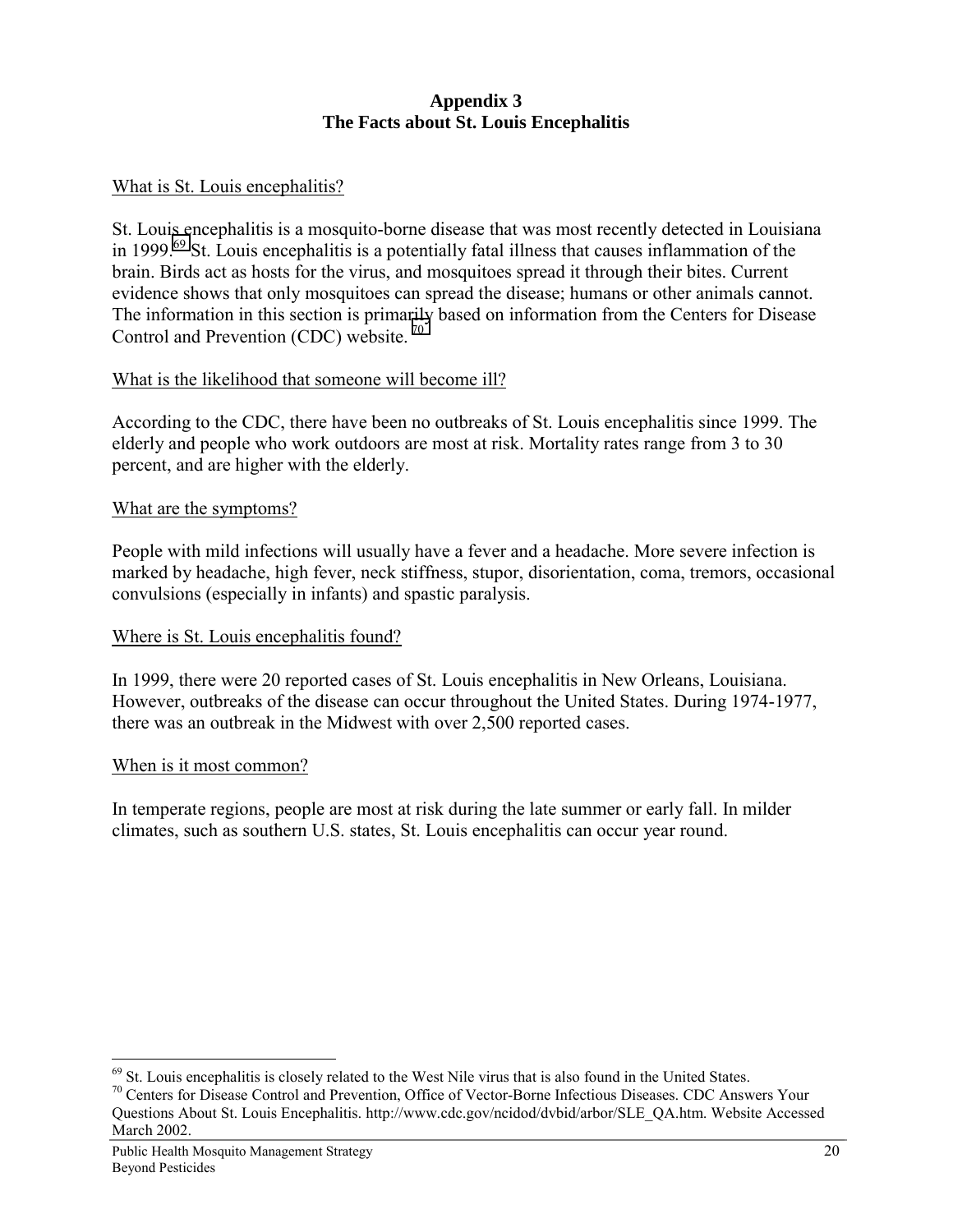## **Appendix 4 The Facts about Dengue**

### What is dengue?

Dengue is a disease caused by one of the four viruses: DEN-1, DEN-2, DEN-3, or DEN-4. It is transmitted to humans through the bite of an infected mosquito. In 2001, an outbreak in Hawaii was transmitted by the *Aedes albopictus* mosquito. However, in most parts of the western hemisphere, the *Aedes aegypti* mosquito is the most common vector of this disease. The information in this section is primarily based on information from the Centers for Disease Control and Prevention (CDC) website.<sup>71</sup>

### What is the likelihood that someone will become ill?

Generally, younger children have a milder illness than older children and adults. Dengue hemorrhagic fever is a more severe form of the disease, and is caused by the same infection as dengue. Worldwide, over 100 million cases of dengue fever occur each year.

#### What are the symptoms?

People who become infected will have a high fever, severe headache, backache, joint pains, nausea and vomiting, eye pain, and rash. A person with dengue hemorrhagic fever will have a fever that lasts from 2 to 7 days, and general signs and symptoms that could occur with many other illnesses (e.g., nausea, vomiting, abdominal pain, and headache). This stage is followed by the tendency to bruise easily or other types of skin hemorrhages, bleeding nose or gums, and possibly internal bleeding. The smallest blood vessels become "leaky," allowing the fluid component to escape from the blood vessels. This may lead to failure of the circulatory system and shock, followed by death, if circulatory failure is not corrected.

### Where is Dengue found?

 $\overline{a}$ 

Last year, residents living in the western part of Hawaii had dengue fever. This disease can also be found in Puerto Rico. According to the CDC, "There is a small, but significant, risk for dengue outbreaks in the continental United States."72 The areas most at risk for dengue transmission and sporadic outbreaks are Southern Texas and southeastern U.S, which is where the *Aedes aegypti* is found. Outbreaks generally occur in tropical urban areas, where the *Aedes* mosquito lives.

<sup>&</sup>lt;sup>71</sup> Centers for Disease Control and Prevention, Office of Vector-Borne Infectious Diseases. Dengue and Dengue Hemorrhagic Fever: Questions and Answers. Website accessed March 2002.<br>http://www.cdc.gov/ncidod/dvbid/dengue/dengue-qa.htm.

 $h^2$  Centers for Disease Control and Prevention, Office of Vector-Borne Infectious Diseases. CDC Dengue Fever Home Page. Website accessed March 2002. http://www.cdc.gov/ncidod/dvbid/dengue/index.htm.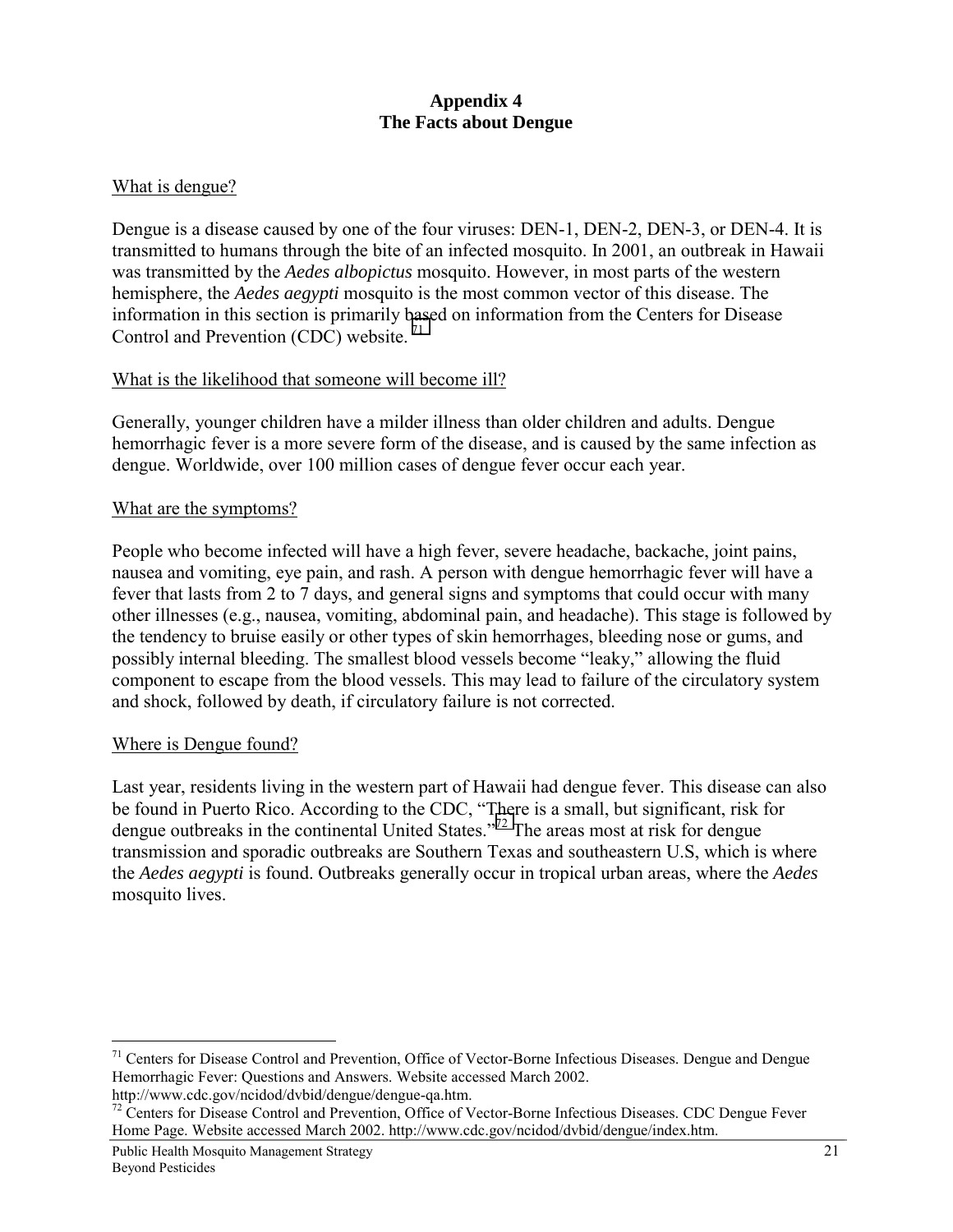## **Appendix 5 Case Study: Connecticut's Tiered Approach to Mosquito Management**

Today, successful mosquito management programs generally use the same guidelines we recommend in this report: 1) public awareness; 2) prevention, which includes source reduction and personal protection against mosquito bites; 3) monitoring/surveillance; and 4) spray adulticides only when absolutely necessary, after careful evaluation of the contributing factors to a human epidemic of mosquito-borne diseases.

The State of Connecticut's Mosquito Management Program is hailed by Audubon, which said, "[N]o state program is more effective than Connecticut's, which didn't buy into the regional hysteria... [It] sprayed only those areas where infected mosquitoes were found; focusing its efforts on reducing mosquito breeding areas through wetland restoration rather than spraying."

Connecticut uses a tiered approach of response levels to WNv. The Connecticut Department of Public Health (DPH) will work with other state and local agencies to evaluate the potential threat to human health. After evaluating data obtained from public health surveillance activities, the DPH will recommend which control measures to be implemented in proportion to the human threat of WNv. In their 2001 Draft Response Plan, the four-tiered approach described below is recommended.

| Level                  | <b>Status of WNv</b>                     | <b>Actions to be Taken</b>                                         |
|------------------------|------------------------------------------|--------------------------------------------------------------------|
| 1. Public Health       | WNv is first confirmed in a Connecticut  | a) Evaluate need to expand mosquito                                |
| <b>Notification</b>    | town through bird, mosquito, or domestic | trapping and enhance human and bird                                |
|                        | animal surveillance                      | surveillance                                                       |
|                        |                                          | b) Expand educational efforts on                                   |
|                        |                                          | prevention and control to local health                             |
|                        |                                          | directors, elected government officials,                           |
|                        |                                          | and the public—especially older persons                            |
|                        |                                          | c) Evaluate need for additional larviciding                        |
|                        |                                          | in the affected area and recommend                                 |
|                        |                                          | additional applications as necessary                               |
| 2. Public Health Alert | a) WNv is confirmed in multiple horses   | A Public Health Alert will be announced                            |
|                        | or domestic animals; or                  | and the following actions will be taken:                           |
|                        | b) Dead crow sightings of two or more    | a) Information on adulticide applications                          |
|                        | per square miles in a week in a town; or | will be disseminated, and additional                               |
|                        | c) Two or more human-biting mosquito     | emphasis on personal protective measures                           |
|                        | pools collected at one or more trap      | will be made.                                                      |
|                        | locations; or                            | b) The State Mosquito Management Team                              |
|                        | d) Combinations of the above             | will conduct an evaluation of surveillance                         |
|                        | surveillance events; or                  | data from all sources, the ability to                              |
|                        |                                          | thoroughly cover the area of risk by                               |
|                        | e) A person was likely infected in a     |                                                                    |
|                        | specific area                            | ground spraying, and an evaluation of<br>weather conditions.       |
|                        |                                          |                                                                    |
|                        |                                          | c) Based on this evaluation, the<br>Commissioners of Environmental |
|                        |                                          |                                                                    |
|                        |                                          | Protection and Public Health, in                                   |
|                        |                                          | consultation with local town officials, will                       |
|                        |                                          | consider and may recommend the ground                              |
|                        |                                          | application of adulticides in areas where                          |
|                        |                                          | WNv poses the highest human risk.                                  |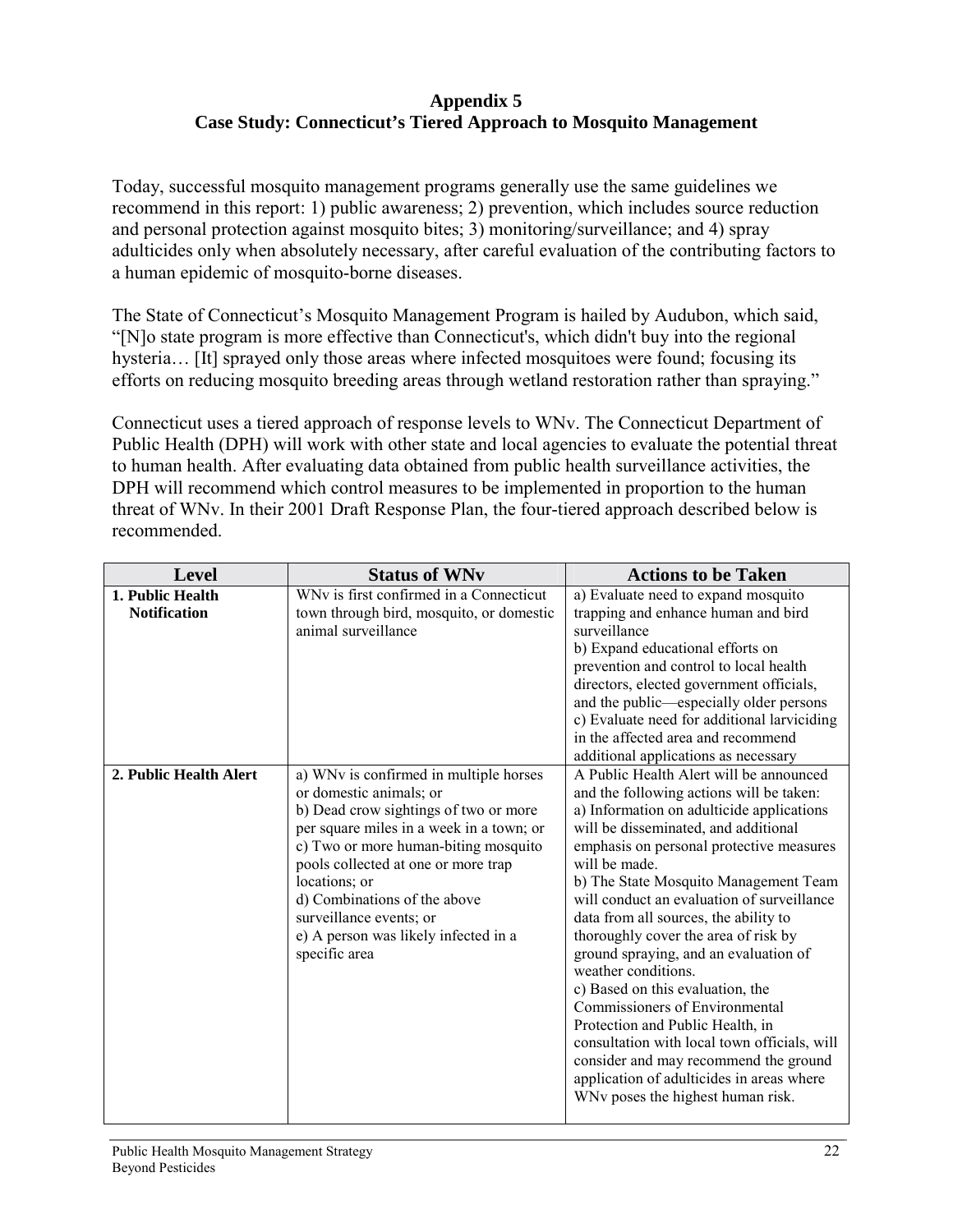| <b>Level</b>                               | <b>Status of WNv</b>                                                                                                                                                                                                                                                                                                 | <b>Actions to be Taken</b>                                                                                                                                                                                                                                                                                                                                                                                                                                                                                                                                                                                                                                                                                                                                                                                                                                                                                             |
|--------------------------------------------|----------------------------------------------------------------------------------------------------------------------------------------------------------------------------------------------------------------------------------------------------------------------------------------------------------------------|------------------------------------------------------------------------------------------------------------------------------------------------------------------------------------------------------------------------------------------------------------------------------------------------------------------------------------------------------------------------------------------------------------------------------------------------------------------------------------------------------------------------------------------------------------------------------------------------------------------------------------------------------------------------------------------------------------------------------------------------------------------------------------------------------------------------------------------------------------------------------------------------------------------------|
|                                            |                                                                                                                                                                                                                                                                                                                      | 4) The application of adulticides by the<br>State will only be done with the approval<br>of municipal officials in the affected                                                                                                                                                                                                                                                                                                                                                                                                                                                                                                                                                                                                                                                                                                                                                                                        |
| 3. Public Health<br><b>Warning</b>         | A Public Health Warning will be<br>announced when WNv is confirmed in a<br>Connecticut or contiguous town:<br>a) In a person with characteristic severe                                                                                                                                                              | towns.<br>The following actions will be taken:<br>a) All actions in a Level 2. response will<br>be continued or initiated.<br>b) The Commissioners of Environmental                                                                                                                                                                                                                                                                                                                                                                                                                                                                                                                                                                                                                                                                                                                                                    |
|                                            | neurological disease; and<br>b) When in the judgment of the<br>Commissioners of Environmental<br>Protection and Public Health, evidence of<br>the virus presents a serious human health<br>risk based upon high levels of WNv<br>activity (e.g., two or more human-biting<br>mosquito species in the area of concern | Protection and Public Health will<br>recommend ground application of<br>adulticide in the affected area when the<br>Commissioner has determined it is<br>necessary to control mosquito vectors of<br>human disease. The recommendation will<br>be conditional and will be based on the<br>evaluation conducted by the State                                                                                                                                                                                                                                                                                                                                                                                                                                                                                                                                                                                            |
|                                            | test positive for WNv).                                                                                                                                                                                                                                                                                              | Mosquito Management Team.<br>c) The Commissioners of Environmental<br>Protection and Public Health will review<br>the potential need for aerial application of<br>adulticides after evaluating surveillance<br>data, the time of year, current level of<br>mosquito activity, the size of the affected<br>area, and the practicality of ground<br>spraying of the same area and weather<br>conditions.<br>d) The application of adulticides by the                                                                                                                                                                                                                                                                                                                                                                                                                                                                     |
|                                            |                                                                                                                                                                                                                                                                                                                      | State will be done only with the approval<br>of the municipal officials in the affected<br>towns.                                                                                                                                                                                                                                                                                                                                                                                                                                                                                                                                                                                                                                                                                                                                                                                                                      |
| <b>4 Public Health</b><br><b>Emergency</b> | WNv is confirmed in a Connecticut or<br>contiguous town:<br>a) In multiple persons with characteristic<br>sever neurological disease; and<br>b) When conditions exist that favor the<br>continued transmission of WNv to<br>people.                                                                                  | The following actions will be taken:<br>a) All actions in a Level 3. response will<br>be continued or initiated.<br>b) The Governor will evaluate the need<br>for declaring a civil preparedness<br>emergency.<br>c) After consultation with the<br>Commissioner of Public Health, the<br>Commissioner of Environmental<br>Protection has the responsibility and<br>authority to act unilaterally if the<br>application of chemical pesticides from<br>the air or ground is necessary to control<br>mosquito vectors of human disease.<br>Officials from the Mosquito Management<br>Program will concurrently meet with local<br>officials in the affected communities to<br>inform them of the situation and to discuss<br>the logistics of spraying.<br>4) The application of adulticides by the<br>State at this action level does not require<br>the approval of the municipal officials in<br>the towns affected. |

Source: The State of Connecticut West Nile Virus Surveillance and Response Plan, 2001. Website address: http://dep.state.ct.us/mosquito/index.asp. Accessed March 2002.